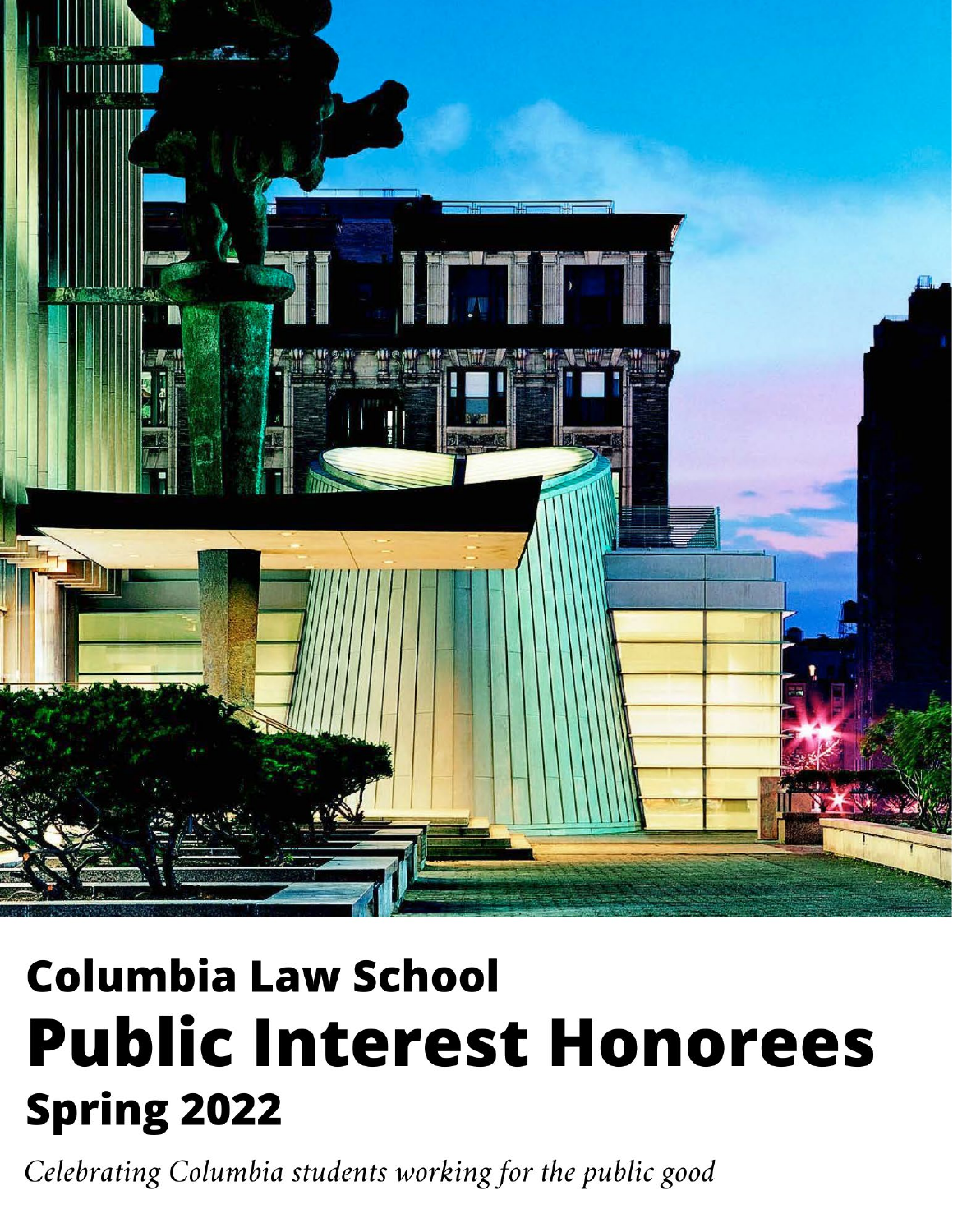# **2022 Public Interest Honorees**

#### **Honors Categories**

Social Justice [Initiatives](#page-2-0) All-Star Honorees 100 or More Hours of Pro Bono Service [Completed](#page-11-0) [Entering Public Interest or Public Service Immediately After Graduation](#page-3-0) Two Public Interest or Public Service [Summers](#page-7-0) [Three or More Experiential Learning Semesters](#page-7-1) [New York State Pro](#page-9-0) Bono Scholars [David Polk Leadership Initiative Fellows and Grantees](#page-10-0) Public [Interest/Public](#page-11-0) Service Fellows [In-House](#page-13-0) Pro Bono Project Leaders Spring Break [Caravan](#page-16-0) Leaders [2L Racial](#page-20-0) and Social Justice Fellows [Anti-Racism](#page-21-0) Grant Recipients [Honorees for Public Interest Philanthropy](#page-22-0)

Philanthropic Supporters of Pro Bono, Summer, and [Postgraduate](#page-23-0) Work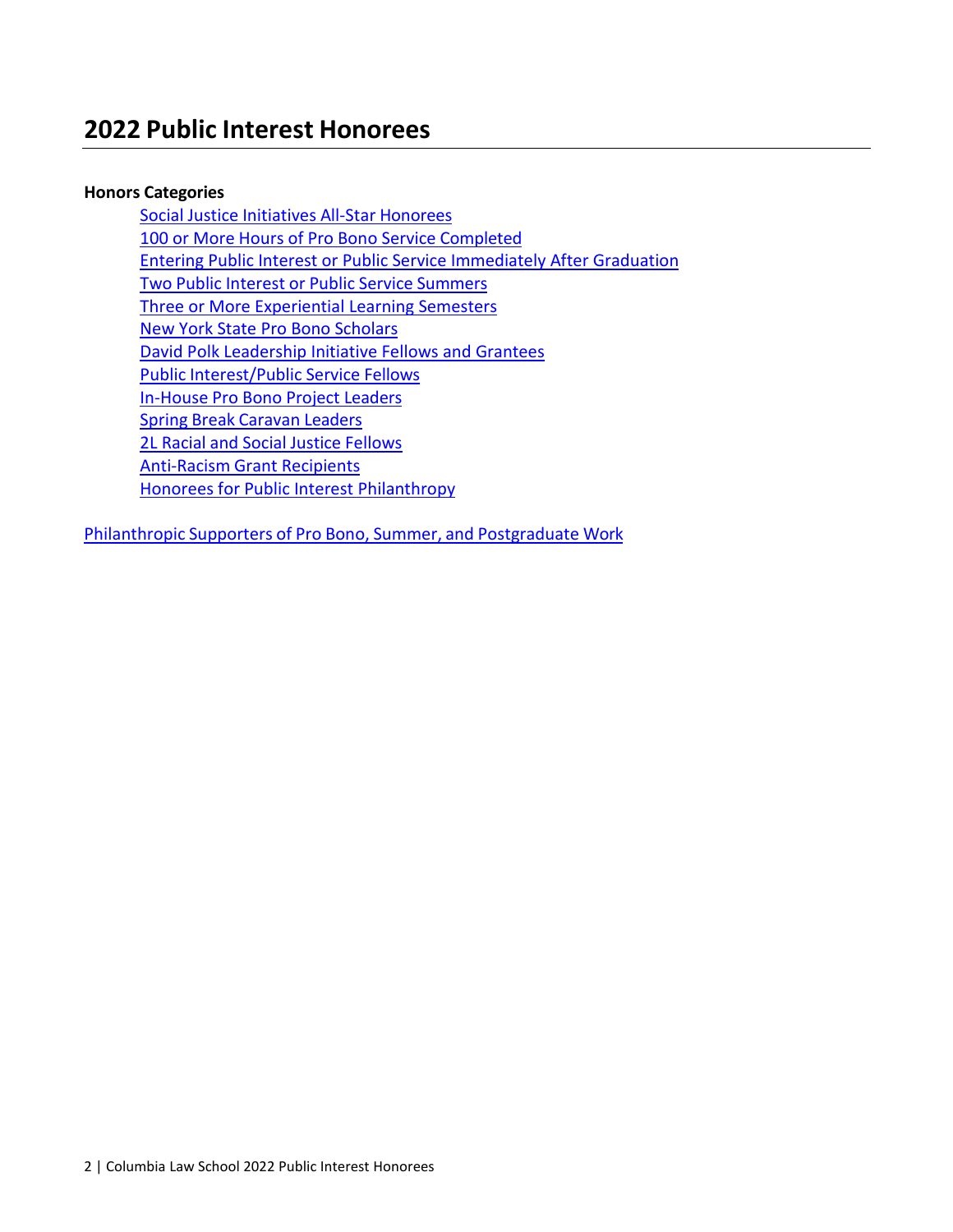# <span id="page-2-0"></span>**Social Justice Initiatives All-Star Honorees**

The following students have demonstrated their commitment to public interest and public service by being named in three or more of our honoree categories.

Terresa Adams Anna Magdalena Bartlett van Niekerk Ekaterina Botchkareva Amanda Cabal Iris Carbonel Susannah R. Cohen Diana Costin Emily Drake Raisa Elhadi Nkechi Erondu Adaeze Eze Jillian Farley Samuel Fishman Jessica Gadea Hawkins Daimiris Garcia Abie Green Maggie Hadley Madeline Holbrook Alison Hung Nina Jaffe-Geffner Danae Johnson

Ailee Katz Hyun Kim Kathryn Kobriger Bianca Larez Chavez Angel Li Geesu Lee Jeremy R. Lee Gus Leinbach Andrew Mange Bridgett McCoy Anna Belle Newport Stephanie Nnadi Haley Rea Rachel Rein Kristen Schnell Rachel Seller Sana Shahzad Roger Tejada Brandon Vines Dante Violette Oren Vitenson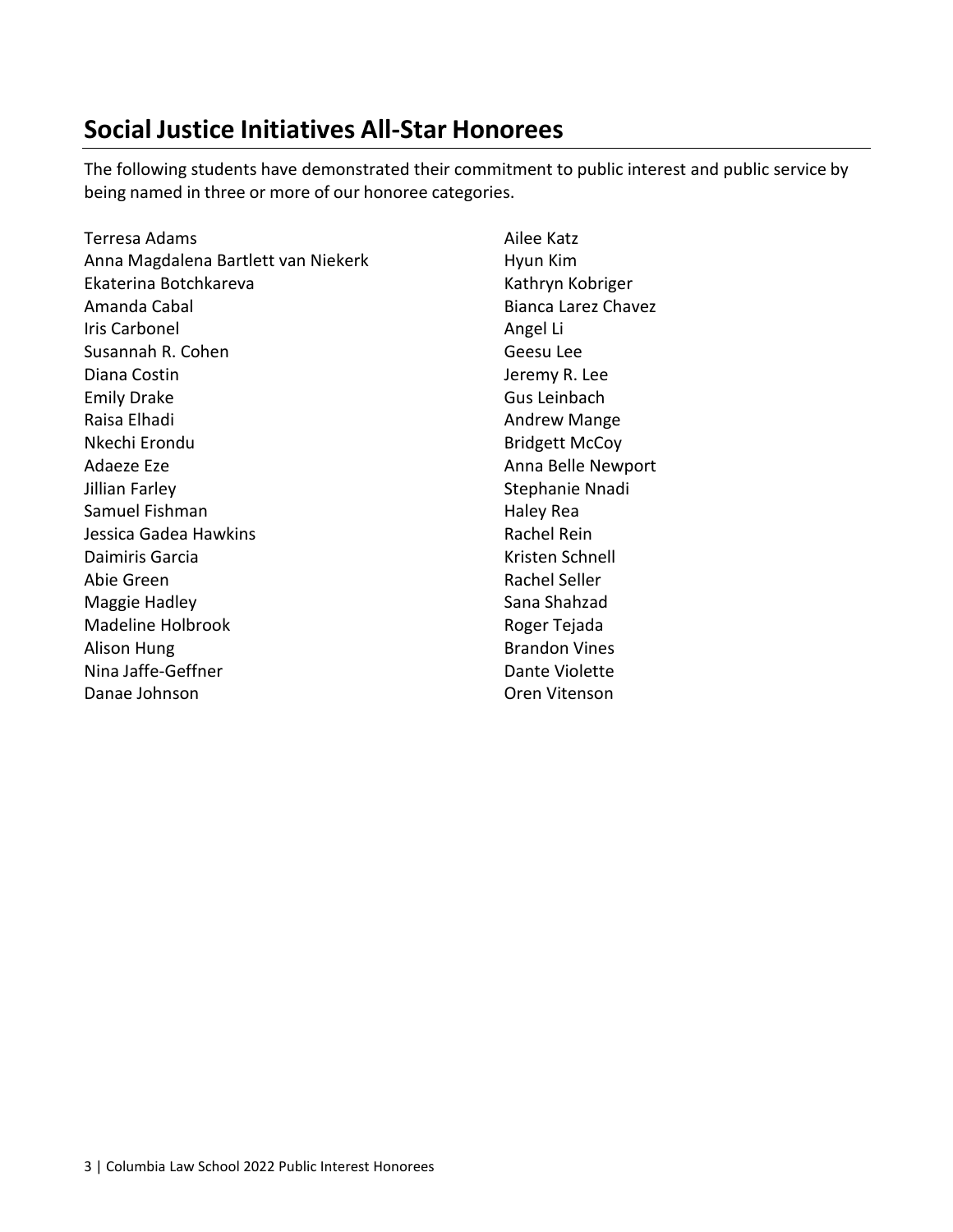# <span id="page-3-0"></span>**One Hundred or More Hours of Pro Bono Work**

The following students have demonstrated their commitment to serving the public good by performing at least 100 hours of pro bono service since their first day at Columbia Law School.

Karna Adam Dola Adebayo Farouk Al-Salihi Larisa Antonisse Christine Archer Tamuz Avivi Anna Magdalena Bartlett van Niekerk Elizabeth Bartzokis Nathan Bodger Katherine Bogomolova Ekaterina Botchkareva Annelise Brinck-Johnsen Adam Bryla Iris Carbonel Emmanuel Caulkins Samuel Chestna Adia Davis Raisa Elhadi Ella Epstein Nkechi Erondu Andrew Faisman Rawda Fawaz Ashley Fleck Celeste Fleetwood Daimiris Garcia Jake Glendenning John Goldberg-Richmeier Lynn Mara Greenberg Abigail Greene Edward Harrington Arjan S. Heir Jona Hoxha George Hsu Alison Hung Danae Johnson Morgan Kaplan Anita Kapyur Gili Karev

Ailee Katz Yardena Katz Randall Kaufman Howard Kim Gabrielle Kloppers Jain Avesh Krishna Magdalene Lam Jia Hui Peter Landau Bradley Larson Jeremy R. Lee Henry Litwhiler Mengxuan Ma Zoe Makoul Andrew Mange Olivia Martinez Bridgett McCoy John McReynolds Alexandra Meek Kan Ni Alex Padilla Dmytro Panchenko Emily Park Reid Pickett Grace Pyo Sarah Pyun Rachel Rein Brian Reiser Yerick Reyes Charles Rice Megan Scott-Busenbark Rachel Seller Abby Shamray Esther Stefanini Quentin Ullrich Reno Varghese Brandon Vines Dante Violette Oren Vitenson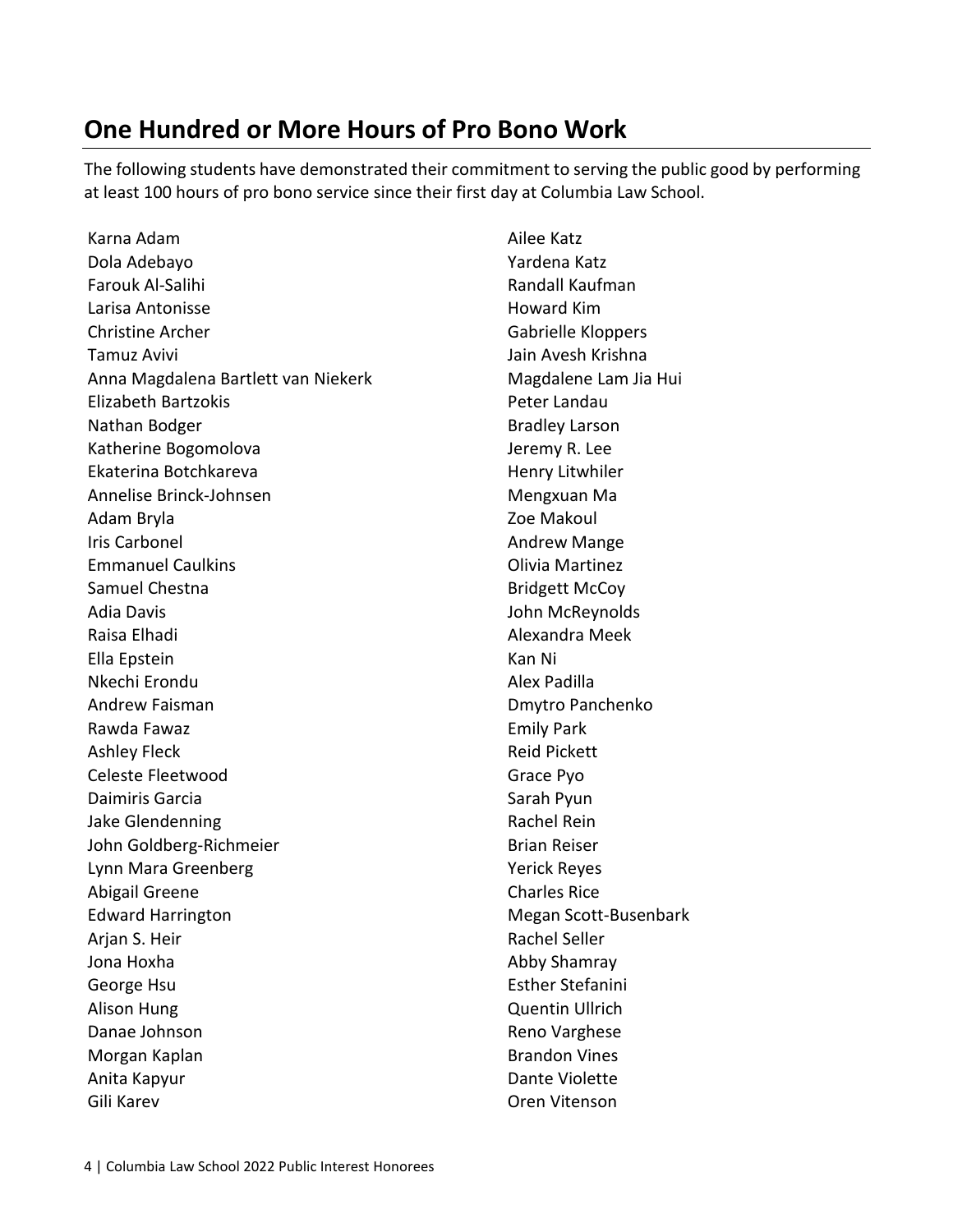Tanner Wadsworth Benjamin Weissler Elizabeth White Roselyn Wu

Wendy Wu Ece Yagci Ruocheng Yin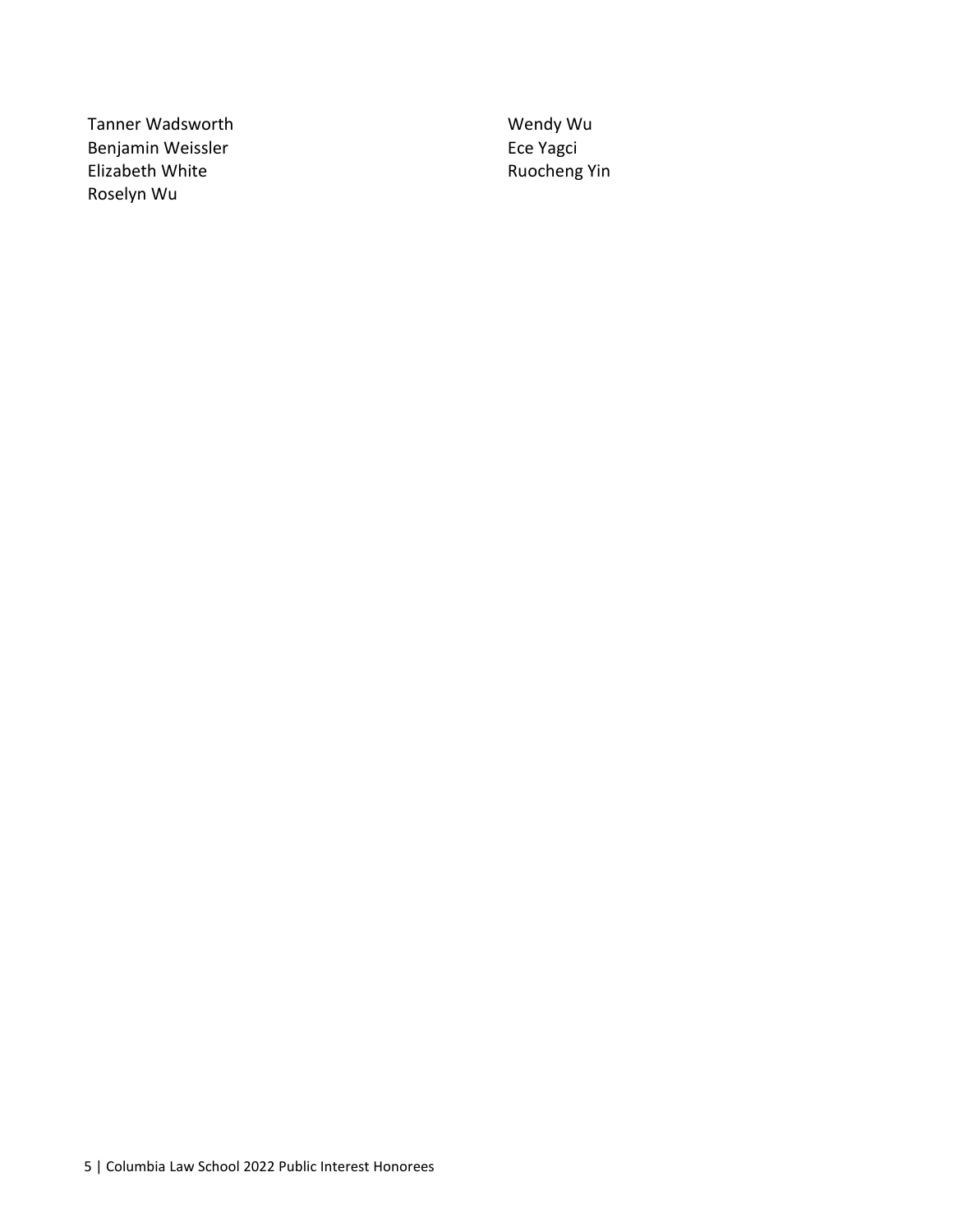# **Entering Public Interest or Public Service Immediately After Graduation**

The following 3Ls and LL.M.s have been identified as students who plan to work at public interest, government, or human rights organizations or to clerk for a judge immediately after graduation.

Cody Aceveda Sam Ackerman Cassandra Allen Skanda Amarnath Larisa Antonisse Fatima Anwar Anna Magdalena Bartlett van Niekerk Riya Basnet Ian Berkelaar Ekaterina Botchkareva Amanda Cabal Domenic Canonico Adam Chan Alice Chan Susannah R. Cohen Allegra Collins Diana Costin Judith Donkoh Emily Drake Raisa Elhadi Cagatay Ersoy Adaeze Eze Samuel Fishman Shira Flugelman Lucas Forbes Jessica Gadea Hawkins Mary Gardner Ray Gdula Malina Gepp Abie Green Maggie Hadley Yohanna Hailu Colin Henderson Madeline Holbrook Nina Jaffe-Geffner Conrad Jeong

Danae Johnson Gatuyu Justice Esther Kang Dimitra Karakioulaki Ailee Katz Zeinab Khalil Nabila Khan Maneka Khanna Daniel Kim Hyun Kim Kathryn Kobriger Charles Koepp Bianca Larez Chavez Geesu Lee Vivien Lee Gus Leinbach Tanner Lockhead Andrew Mange Bridgett McCoy Anahi Mendoza Damonta Morgan Jumpei Nagaoka Blánaid Ní Chearnaigh Alexandra Nickerson Christine Nikander Stephanie Nnadi Arpan Patel Faiz Pirani Stewart Pollock Grace Pyo Beata Raczynska Shanna Priangka Ramadhanti Rachel Rein Brian Reiser Paul Augustus Riley, Jr. Kiara Rogers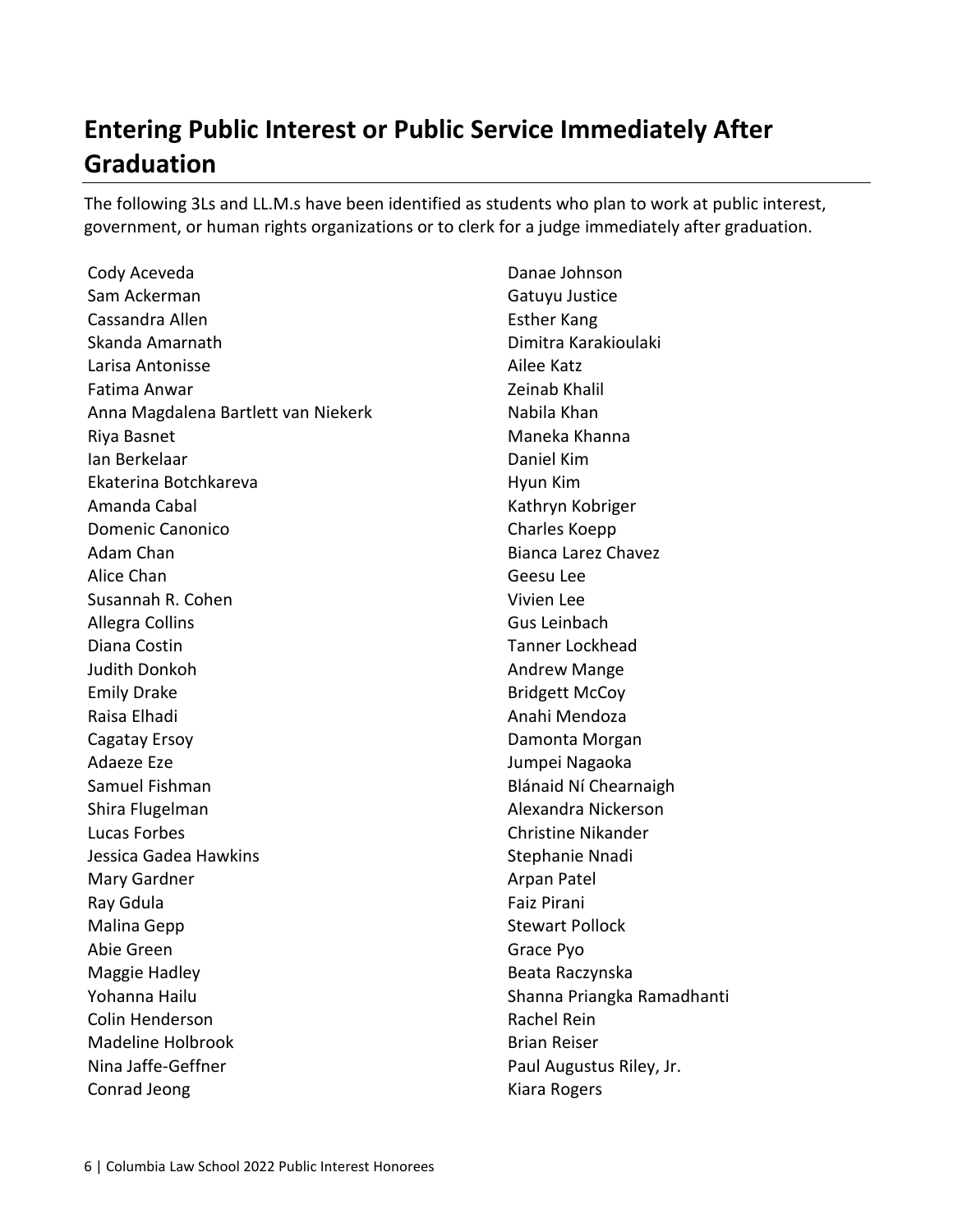Orla Said Aninda Savitri Kristen Schnell Rachel Seller Stuti Shah Sana Shahzad Paul Sherman Sanjana Srikumar Ninni Susan Thomas Paloma Van Groll

Reno Varghese Sol Angélica Vázquez Ortiz Brandon Vines Oren Vitenson Tanner Wadsworth Allen Wang Tristan Whisenant Inès Zamouri Nian Zhan Manny Zhang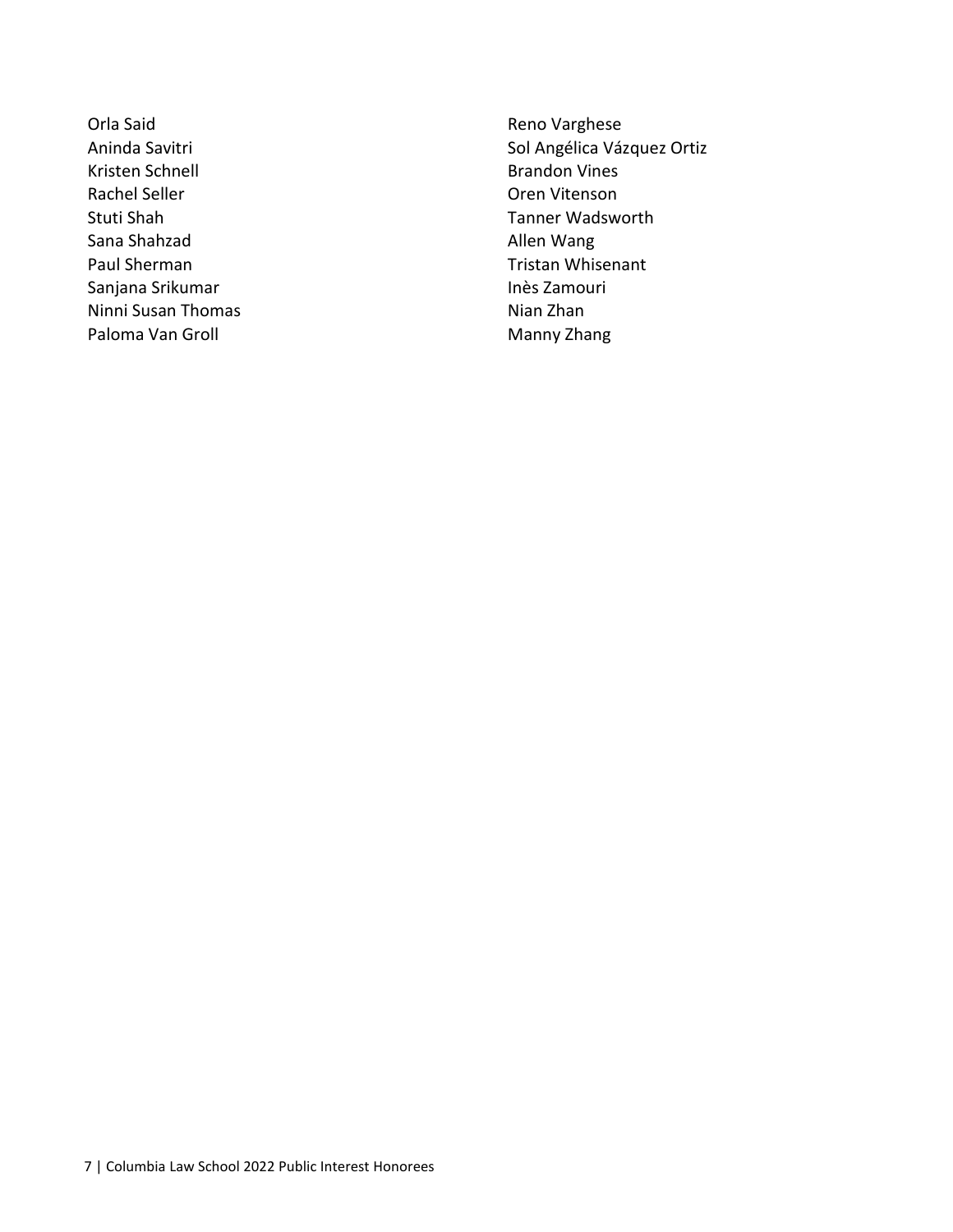# <span id="page-7-0"></span>**Two Public Interest or Public Service Summers**

These students kicked off their public interest or public service careers by completing two summers in public interest or public service.

<span id="page-7-1"></span>Cassandra Allen Anna Magdalena Bartlett van Niekerk Ekaterina Botchkareva Amanda Cabal Domenic Canonico Susannah R. Cohen Diana Costin Emily Drake Raisa Elhadi Adaeze Eze Samuel Fishman Daimiris Garcia Abie Green Madeline Holbrook Alison Hung Nina Jaffe-Geffner Danae Johnson Ailee Katz Daniel Kim Hyun Kim Kathryn Kobriger Charles Koepp Benjamin Koslowe

Bianca Larez Chavez Geesu Lee Vivien Lee Gus Leinbach Andrew Mange Bridgett McCoy Anahi Mendoza Faiz Pirani William Richardson Israel Rosenberg Kristen Schnell Nicholas Schwarz Rachel Seller Sana Shahzad Roger Tejada Reena Tessler Steven Trebach Brandon Vines Dante Violette Oren Vitenson Allen Wang Tristan Whisenant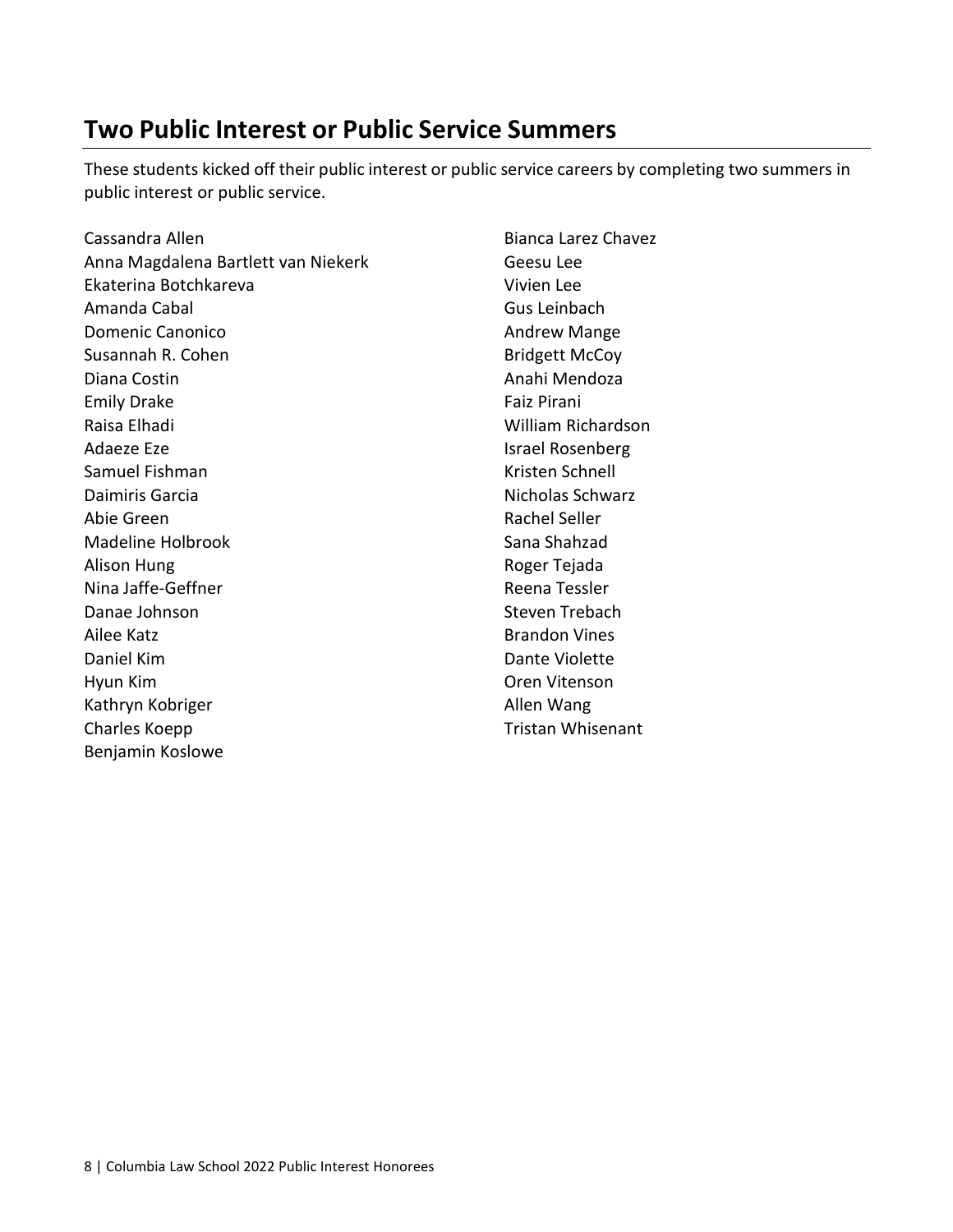# **Three or More Experiential Learning Semesters**

Going above and beyond the Law School's experiential credit requirement, these students completed three or more experiential learning semesters, serving the public interest through offerings such as externships with public interest organizations or government agencies and clinical work with clients.

Siobhan Allen Annel Becerra Rodriguez Ekaterina Botchkareva Amanda Cabal Iris Carbonel Nicole Castillo Diana Costin Emily Dennan Raisa Elhadi Nkechi Erondu Samuel Fishman Daimiris Garcia Stephanie Guzmán Madeline Holbrook Alison Hung

Ailee Katz Zeinab Khalil Magdalene Lam Jia Hui Gus Leinbach Tanner Lockhead Andrew Mange Bridgett McCoy Stephanie Nnadi Jeremy R. Lee Rachel Rein Leslie Ridings Paul Augustus Riley, Jr. Sana Shahzad Emma Shreve Brandon Vines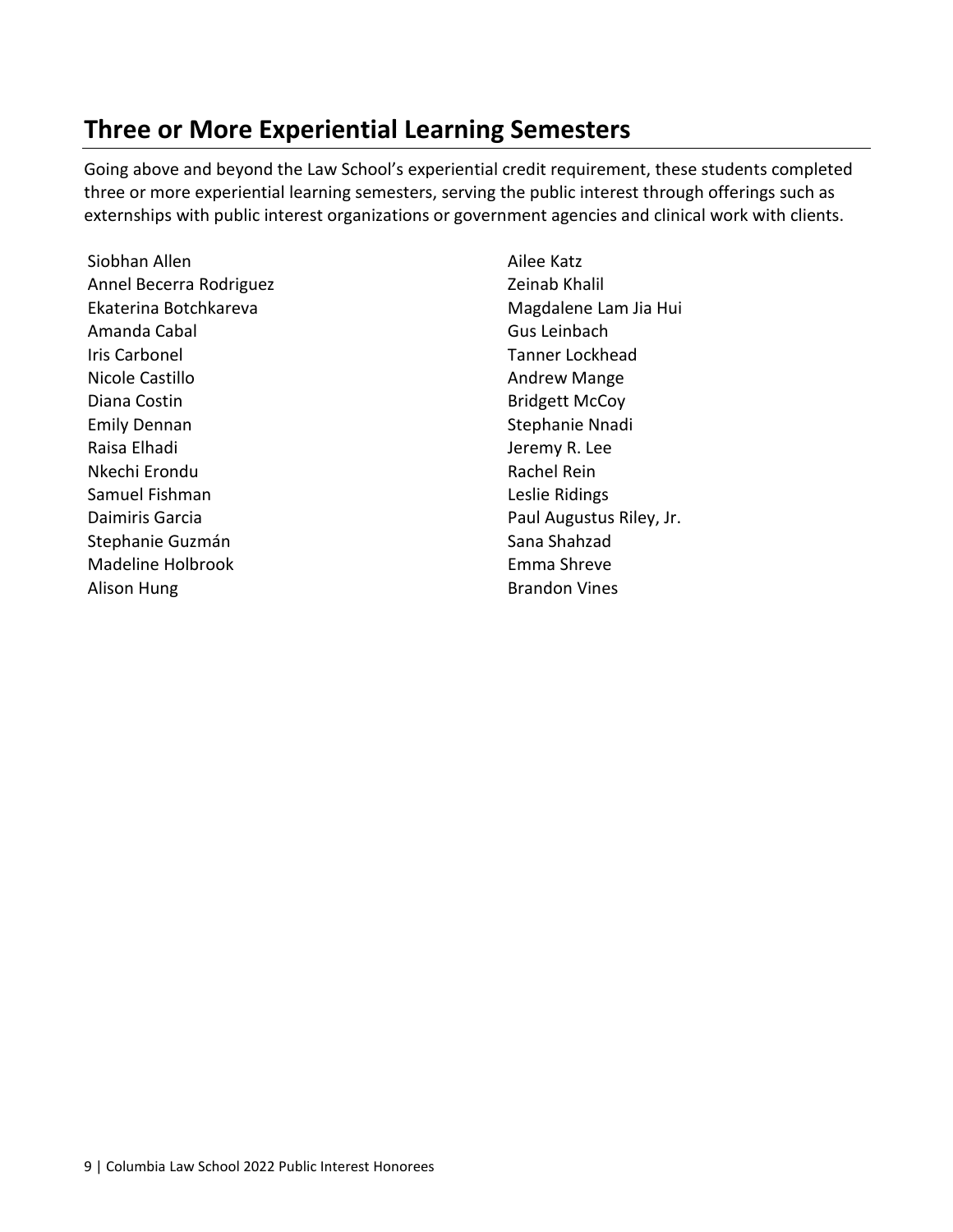# <span id="page-9-0"></span>**New York State Bar Pro Bono Scholars**

Announced by Chief Judge Jonathan Lippman in his 2014 State of the Judiciary address, the Pro Bono Scholars Program allows students to devote their last semester in law school to a program that combines a dedicated law school class with pro bono service for the underserved. In the last two years, our Pro Bono Scholars have had placements at the Urban Justice Center, the Legal Aid Society, Lenox Hill Neighborhood House, Advocates for Children, the Bronx Defenders, the NAACP Legal Defense Fund, New York Lawyers for the Public Interest, Sanctuary for Families, Start Small/Think Big, Sabin Center for Climate Change Law, Connecticut Commission on Human Rights and Opportunities, and Volunteers for Legal Services Micro-Enterprise Project. The 2022 Pro Bono Scholars took the February 2022 New York State bar exam and will be admitted soon after graduation.

Dola Adebayo Iris Carbonel Erika Carter Raisa Elhadi

Abie Green Geesu Lee Jeremy R. Lee Gus Leinbach

Zoe Makoul Lauren Smith Sandeep Somisetty Esther Stefanini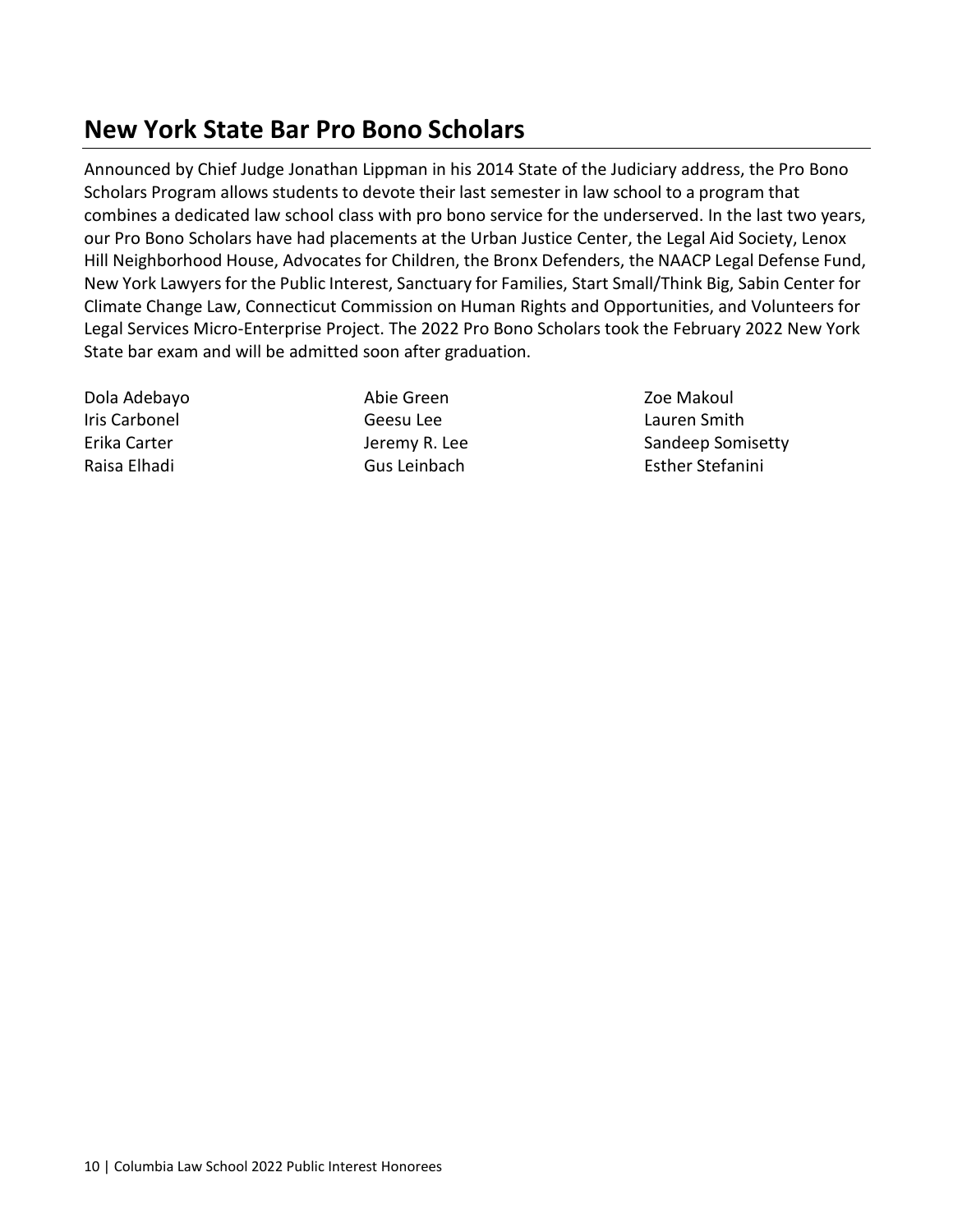# <span id="page-10-0"></span>**Davis Polk Leadership Initiative Fellows and Grantees**

The Davis Polk Leadership Initiative helps students become leaders in their careers and their lives. Through courses, fellowship and grant opportunities, co-curricular and extracurricular offerings, and coaching and mentorship, the Leadership Initiative enables students to exercise self-awareness, identify values and goals, tackle complex challenges, empower collaborative groups to achieve collective aims, and have meaningful impact in the public and private sectors.

#### **Davis Polk Leadership Initiative Fellows**

Zhuoran Chen James Clinton Francis Maria de la Cruz Rodriguez Martinez Yashvi Ganeriwala Simeon Toronto

#### **Davis Polk Leadership Initiative Innovation Grant Recipients**

Annah Akhoun-Murat Sania Anwar Jessica Gadea Hawkins Amrita Mohan Onuoha Odim Gal Shargil Roger Tejada Giselle Valdez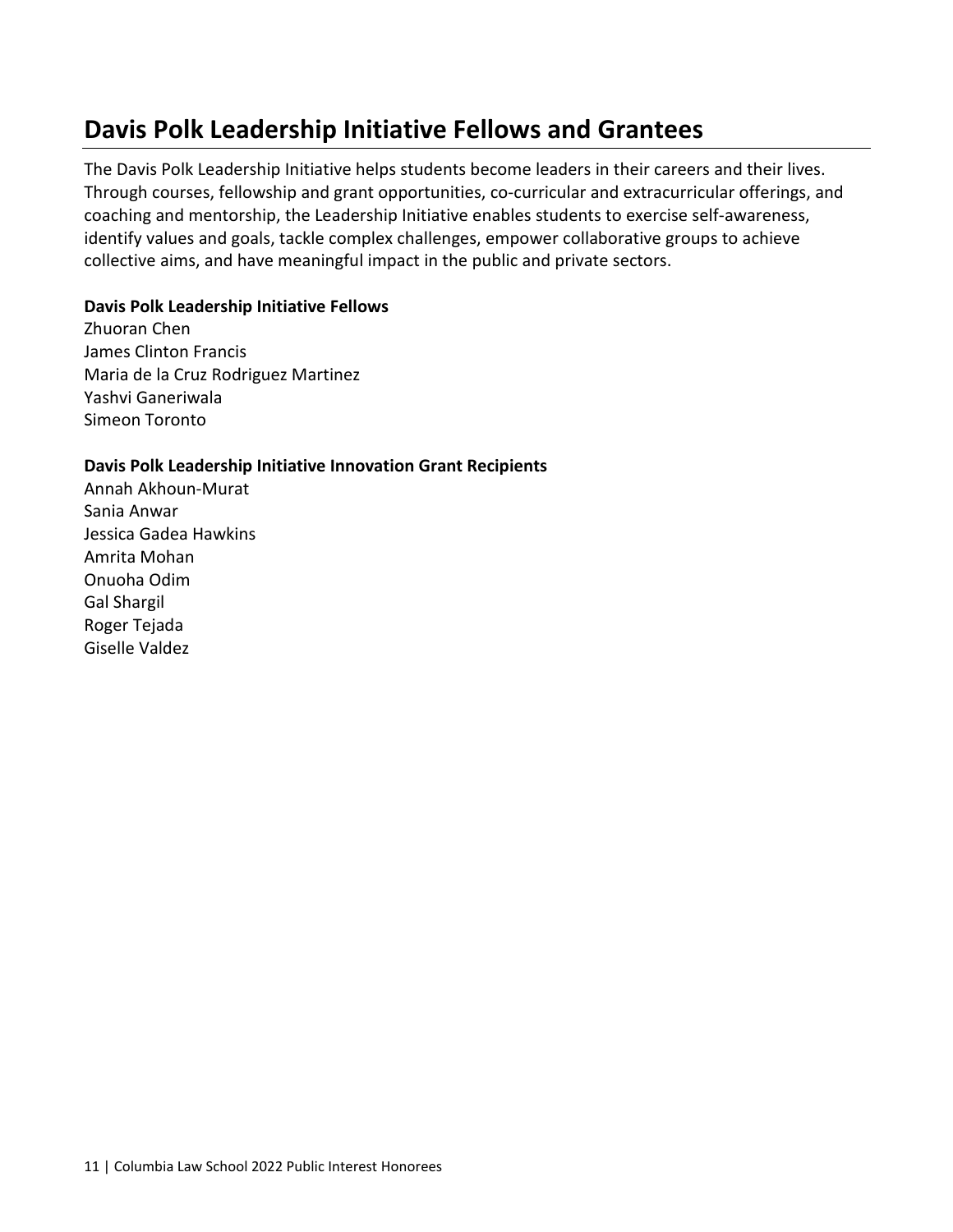# <span id="page-11-0"></span>**Max Berger '71 Public Interest/Public Service Fellows**

Launched in 2019, the Public Interest/Public Service (PI/PS) Fellows Program brings together a community of students committed to pursuing careers in public interest, human rights, or government immediately upon graduation. The three-year program is built on four pillars: community, mentoring, professional development and reflective learning, and career and curricular counseling.

PI/PS Fellows benefit from a diverse cohort of peers and receive in-depth support, guidance, and experience as they explore the many facets of public interest and public service work in the United States and abroad. PI/PS Fellows meet regularly and use their time in the Program to consider notions of justice and equity and think critically beyond the letter of the law. The following 1Ls, 2Ls, and 3Ls are PI/PS Fellows.

\*These PI/PS Fellows served as peer mentors to first-year students interested in public interest careers, classes, and activities.

#### **Class of 2022**

Ekaterina Botchkareva\* Susannah R. Cohen\* Diana Costin Emily Drake\* Raisa Elhadi\* Adaeze Eze Samuel Fishman

#### **Class of 2023**

Terresa Adams\* Christopher Alter\* Hunter Baehren\* Madhuri Belkale\* Molly Bodurtha Likhitha Butchireddygari Grace Coleman Kathrina Dabdoub\* Alexandra Doyle\*

#### **Class of 2024**

Zartosht Ahlers Sarah Al-Shalash Andrew Brazer Ebba Brunnstrom Jackeline Carcamo Meanna Gechal Gray Josh Jacob

- Daimiris Garcia Abie Green\* Ailee Katz Hyun Kim Bianca Larez Chavez\* Geesu Lee Gus Leinbach
- Nkechi Erondu Fatima Hasanain\* Chakshu Hurria\* Emily Katz\* Kathryn Kobriger William Leo\* Eileen Li Jonathan Lowry Laura McFeely\*
- Jamie Jenkins Jack Jones Zachary Kayal Divya Korada Stephen Kpundeh Peyton Lepp Erika Lopez
- Bridgett McCoy\* Stephanie Nnadi Sana Shahzad\* Roger Tejada Brandon Vines\* Dante Violette Oren Vitenson
- Anna Belle Newport\* Austin Owen Haley Rea\* Tyler Ritchie\* Emma Shumway Julianna Simms Patricia Stewart\* Imani Thornton Katherine Wilkin\*
- Kendrick Lu Ashley Marceus Jordan McMeans Anaheed Mobaraki Rohan Naik William Oh Michael Orlando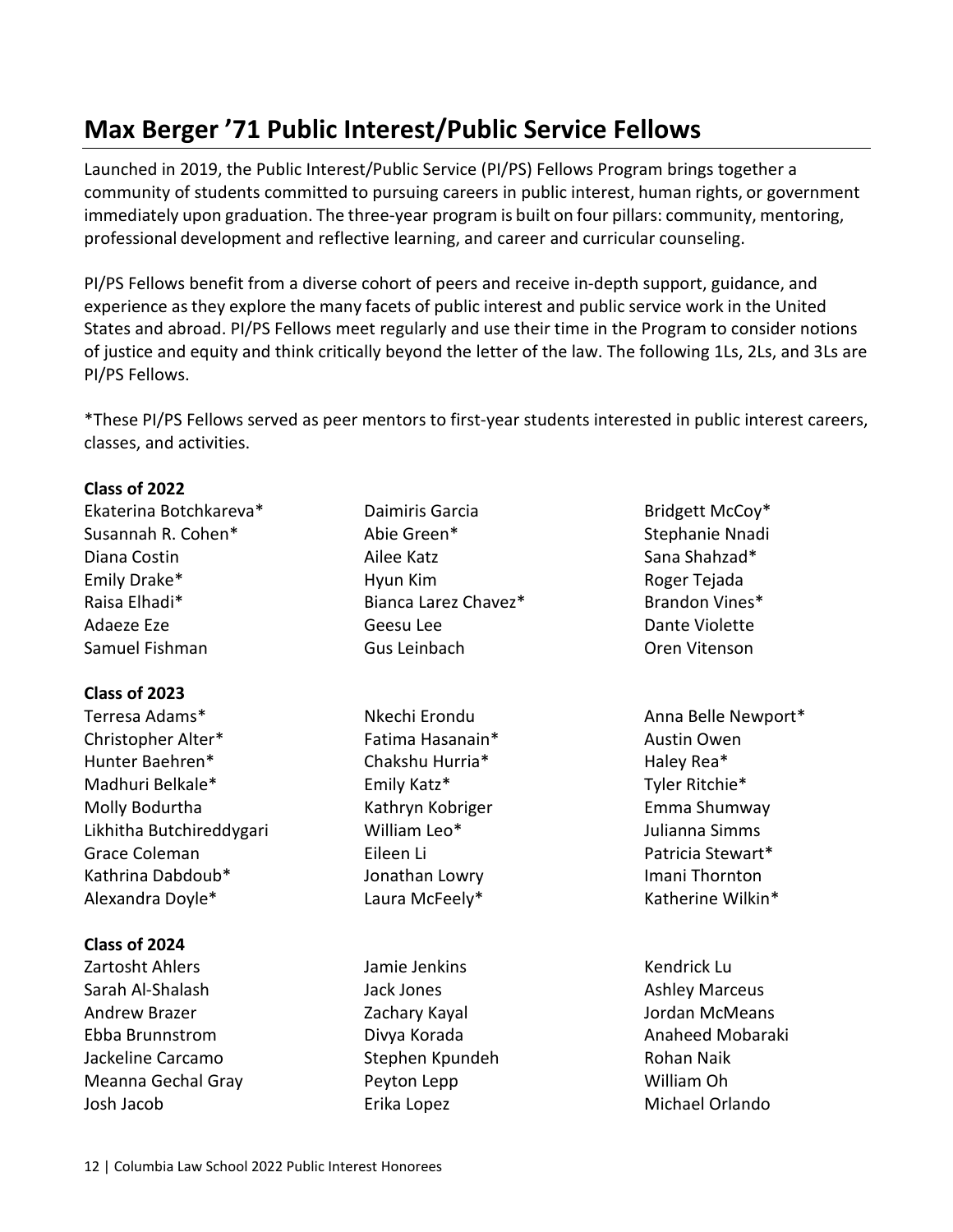Gabriela Ornelas Elias Passas Shuyu Qi Priyanka Radhakrishnan Harry Reis Rubí Rodriguez Namratha Somayajula Nayzak Wali-Ali Isabel Zúñiga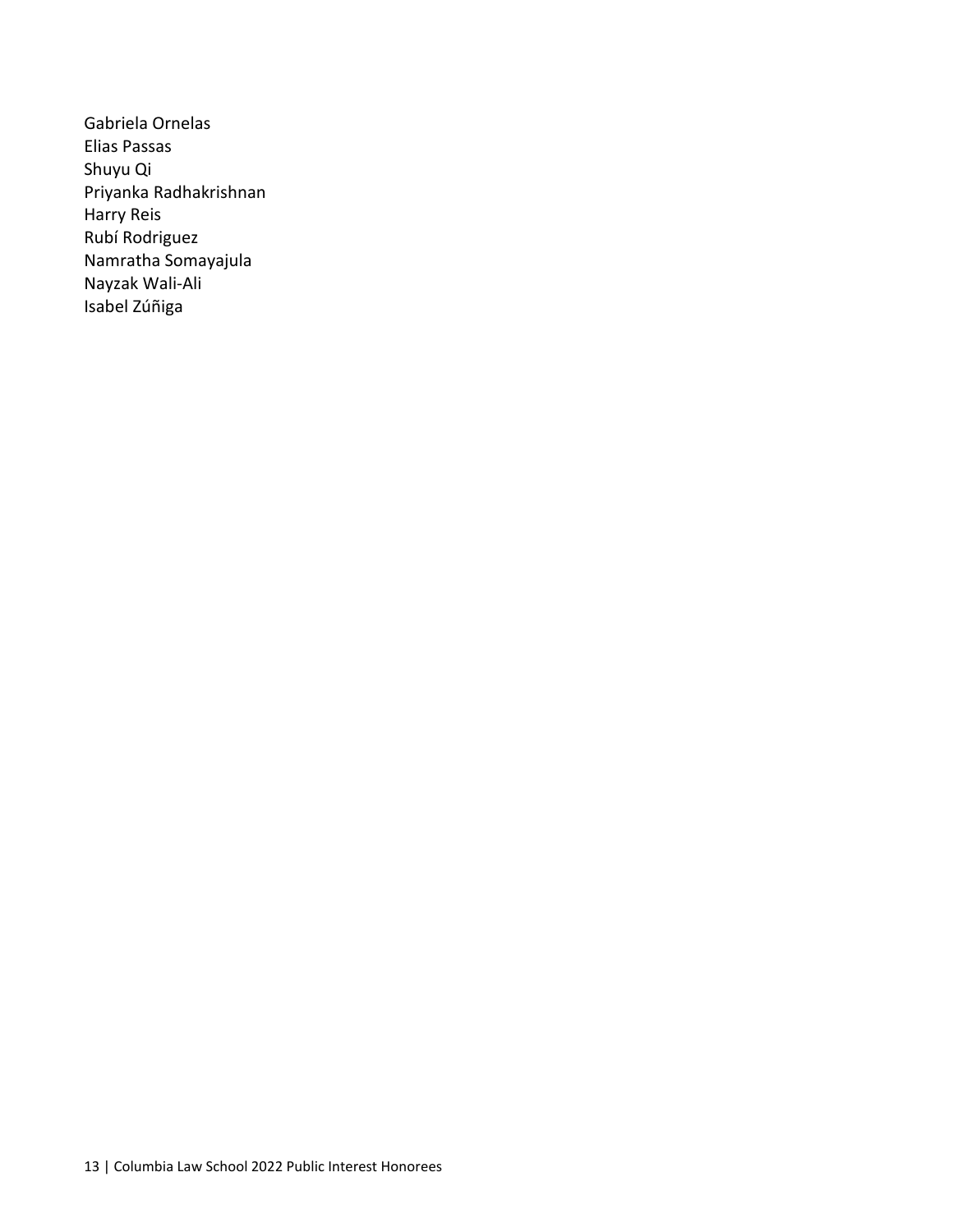# <span id="page-13-0"></span>**In-House Pro Bono Project Leaders**

Columbia's student-run in-house pro bono projects are partnerships between Columbia Law School and legal services organizations or law firms in the community. In 2021-2022, our students demonstrated their commitment to service through numerous in-house projects registered with SJI's pro bono office.

#### **Alabama Parole Representation with the Southern Poverty Law Center Student Organizer: Maggie Hadley**

Applying their knowledge of the Alabama parole system, volunteers prepared parole advocacy materials for people incarcerated in Alabama.

# **Alliance of Families for Justice**

#### **Student Organizer: Jillian Farley**

The Alliance of Families for Justice (AFJ) provides support to incarcerated individuals and their loved ones through legal representation. The focus of AFJ's work is on legal issues that affect the rights, concerns, and quality of life of incarcerated people and their families. These issues may include a family member denied or banned from visiting their loved one or allegations of physical abuse by prison staff members. Students assisted the attorneys of AFJ by conducting legal research. *Student Group Sponsor: Criminal Justice Action Network*

#### **Asian American Bar Association of New York Hate Crime Statute Research Project Student Organizer: Angel Li**

With the goal of fighting against the rise in Anti-Asian hate crimes, students conducted legal research on the New York Hate Crime Statute NYPL § 485.05. *Student Group Sponsor: Asian Pacific American Law Student Association*

## **Asian American Legal Defense and Education Fund Exit Poll Project Student Organizer: Angel Li**

This project was aimed at protecting the rights of Limited English Proficient speakers at poll sites on Election Day. Students interacted with voters for the Asian American Voter Survey, capturing demographic data and documenting issues respondents faced. The data was reported to the Board of Elections in an observation letter and may lead to future litigation. *Student Group Sponsor: Asian Pacific American Law Student Association*

## **Columbia Law School High School Law Institute Student Organizer: Stephen Groh**

The Columbia Law School High School Law Institute is a student-run organization that serves talented and motivated high school students throughout New York City. Participants served as teachers, leading high school students in weekly criminal law, constitutional law, and moot court courses. Although the material was geared toward the high school students, the courses were taught like law school classes, using cases and hypotheticals. *Student Group Sponsor: High School Law Institute*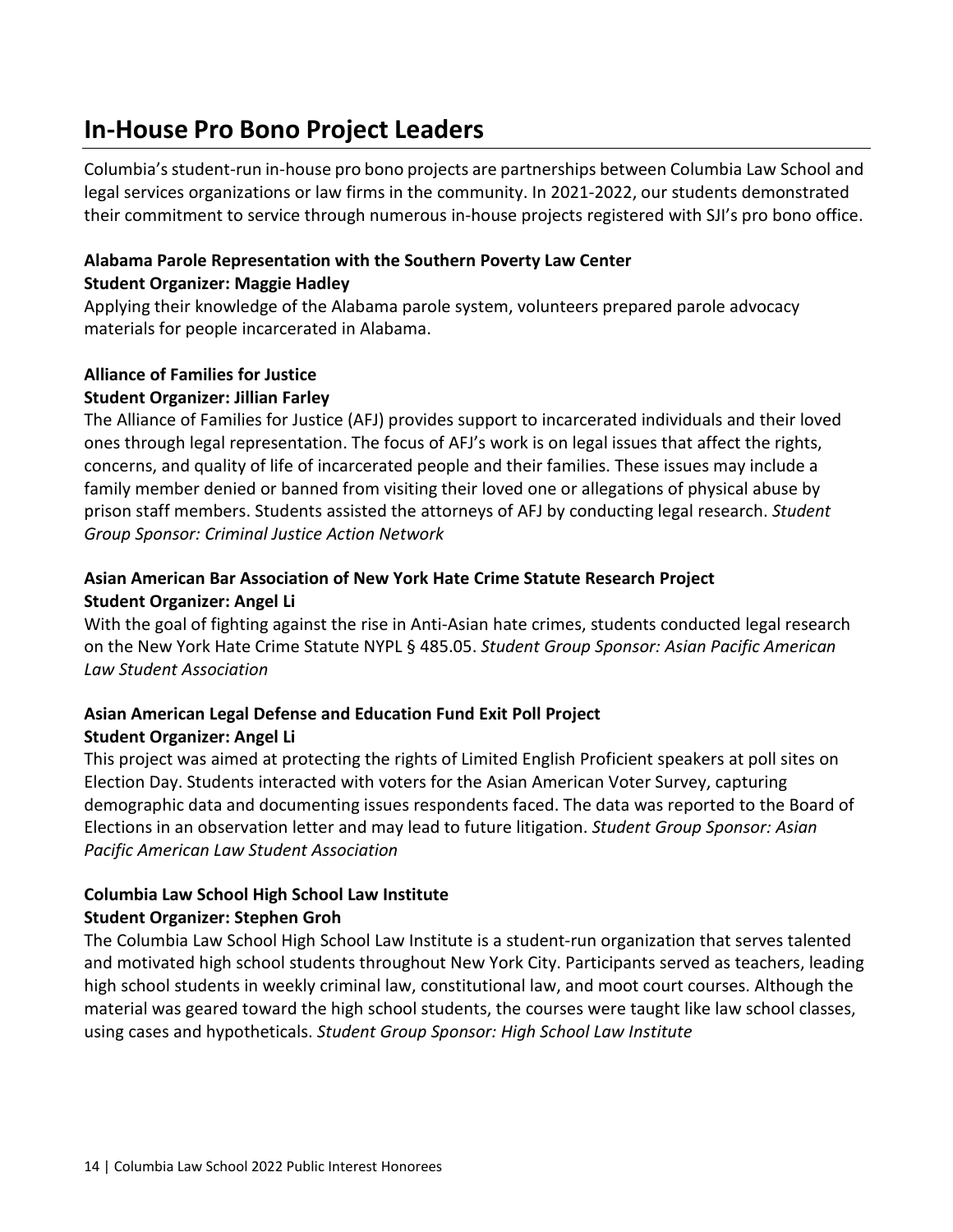## **HEART (Hate Eradication Active Response Team) Project with the Asian American Bar Association of New York**

#### **Student Organizer: Angel Li**

Students supported Asian and Pacific Islander community members who suffered a bias incident or hate crime, including harassment, discrimination, or violence. Activities included research, client interviews, and criminal court proceeding observations and notetaking. *Student Group Sponsor: Asian Pacific American Law Student Association*

## **Humanitarian Parole Application Project with the Georgia Asylum and Immigration Network and the International Refugee Assistance Project**

#### **Student Organizer: Stephany Kim**

Students worked with attorneys and interpreters to file humanitarian parole applications for Afghans in response to the crisis in Afghanistan. Tasks included document collection, form preparation, research of country conditions, and communicating with the petitioner and possibly the beneficiary. *Student Group Sponsor: Society for Immigrant and Refugee Rights*

## **The Immigration Court Helpdesk (ICH) Program with Catholic Charities Community Services Student Organizer: Angel Li**

The principal purpose of ICH is to give immigrants support, information, and guidance through the immigration court process. Students assisted by providing one-on-one screenings and helping particularly vulnerable immigrants fleeing persecution to complete applications during pro se asylum clinics. *Student Group Sponsor: Society for Immigrant and Refugee Rights*

# **International Refugee Assistance Project Pro Bono Case Work**

#### **Student Organizer: Stephany Kim**

This project involved working with International Refugee Assistance Project attorneys to support and advise their clients. Participants were asked to stay staffed on each case until they graduate from law school to ensure the clients receive continuous and predictable assistance. *Student Group Sponsor: Society for Immigrant and Refugee Rights*

## **The Jailhouse Lawyer's Manual Student Leader: Samuel Fishman**

The J*ailhouse Lawyer's Manual (JLM)* is a handbook of legal rights and procedures distributed to thousands of prisoners across the country each year by Columbia's *Human Rights Law Review*. Student volunteers wrote, updated, edited, and cite-checked discrete sections of the *JLM* and its various state supplements. Students interested in immigration law could also work on the *JLM Immigration Law Supplement*. *Student Group Sponsor: Human Rights Law Review*

## **Sanctuary for Families Anti-Trafficking Fellowship**

#### **Student Organizer: Tia Thomas**

Sanctuary for Families Anti-Trafficking Fellowships are awarded to students who are committed to antitrafficking work and seek to deepen their understanding of immigration and criminal law. These students worked to support the activities of Sanctuary for Families, including conducting immigration consultations and trafficking screenings of individuals identified as at-risk of commercial sexual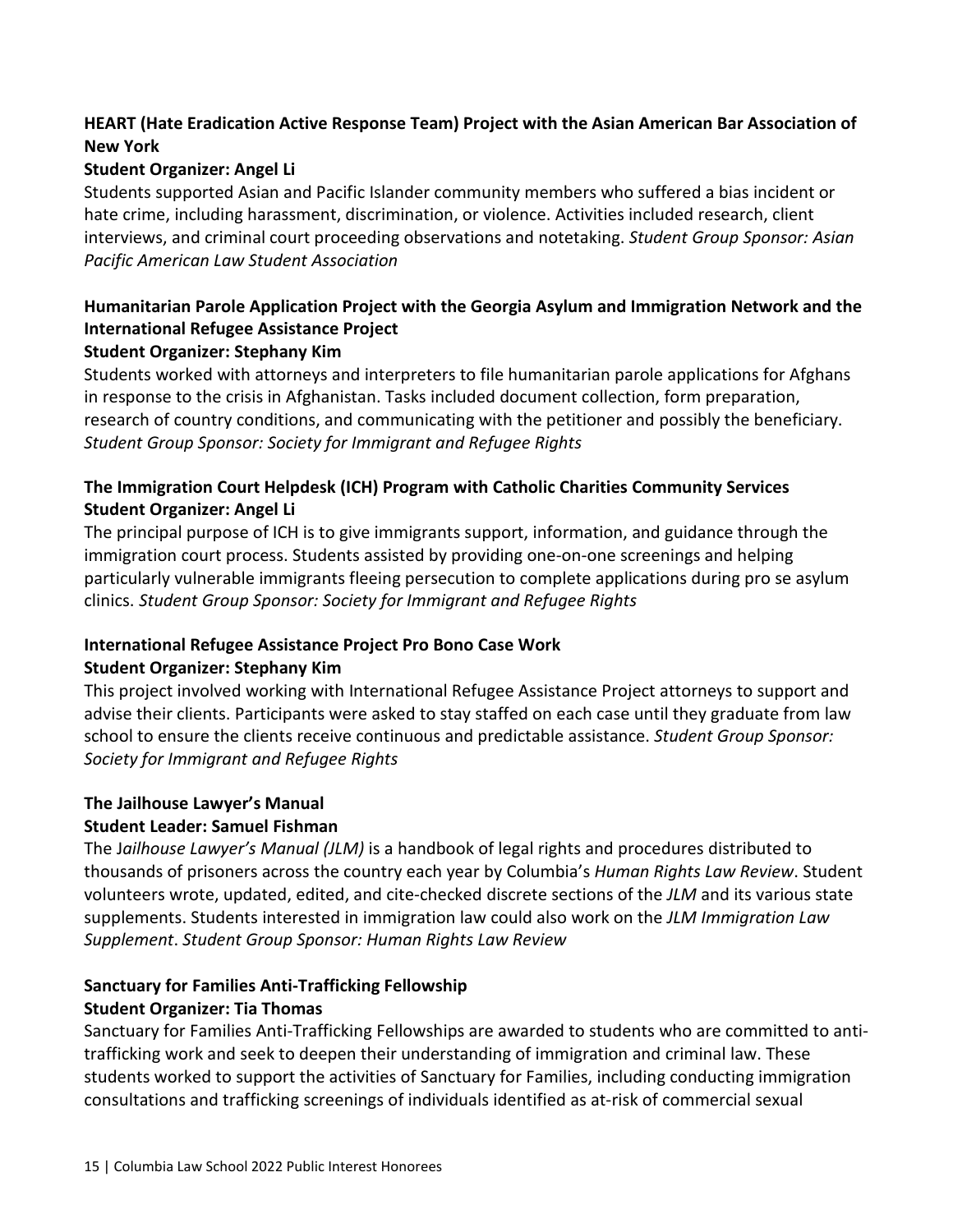exploitation and assisting in follow-up criminal justice or immigration legal advocacy. *Student Group Sponsor: Domestic Violence Project*

## **Sanctuary for Families Courtroom Advocates Project Student Organizer: Erin McKissick**

The Courtroom Advocates Project assists survivors of domestic violence seeking to obtain orders of protection from Family Court. Students worked with survivors of domestic violence to file petitions with the court. They conducted interviews, gathered information, completed paperwork, and drafted orders of protection. *Student Group Sponsor: Domestic Violence Project*

## **Suspension Representation Project (SRP) Student Organizer: Haley Rea**

SRP is a pro bono project in which law students represent New York City public school students at their suspension hearings. Participants interviewed clients (students and parents), developed case theory, conducted cross- and direct examinations, and performed other tasks associated with the hearing. *Student Group Sponsor: Suspension Representation Project*

## **Volunteers of Legal Service (VOLS) Unemployed Workers Project Student Organizer: Angel Li**

The VOLS Unemployed Workers Project (UWP) helps New Yorkers through the COVID-19 crises with legal assistance related to Unemployment Insurance and Pandemic Unemployment Assistance. Students returned calls to the UWP hotline, speaking with claimants about their unemployment insurance cases and inputting all contact with claimants onto VOLS' online case management system. *Student Group Sponsor: Asian Pacific American Law Student Association*

## **The Young Center Child Advocate Program**

## **Student Organizer: Angel Li**

Students visited immigrant children facing immigration and deportation proceedings once a week during the duration of their shelter or facility stay, ensuring that their voices are heard in their legal process and advocating for their best interests. *Student Group Sponsor: Society for Immigrant and Refugee Rights*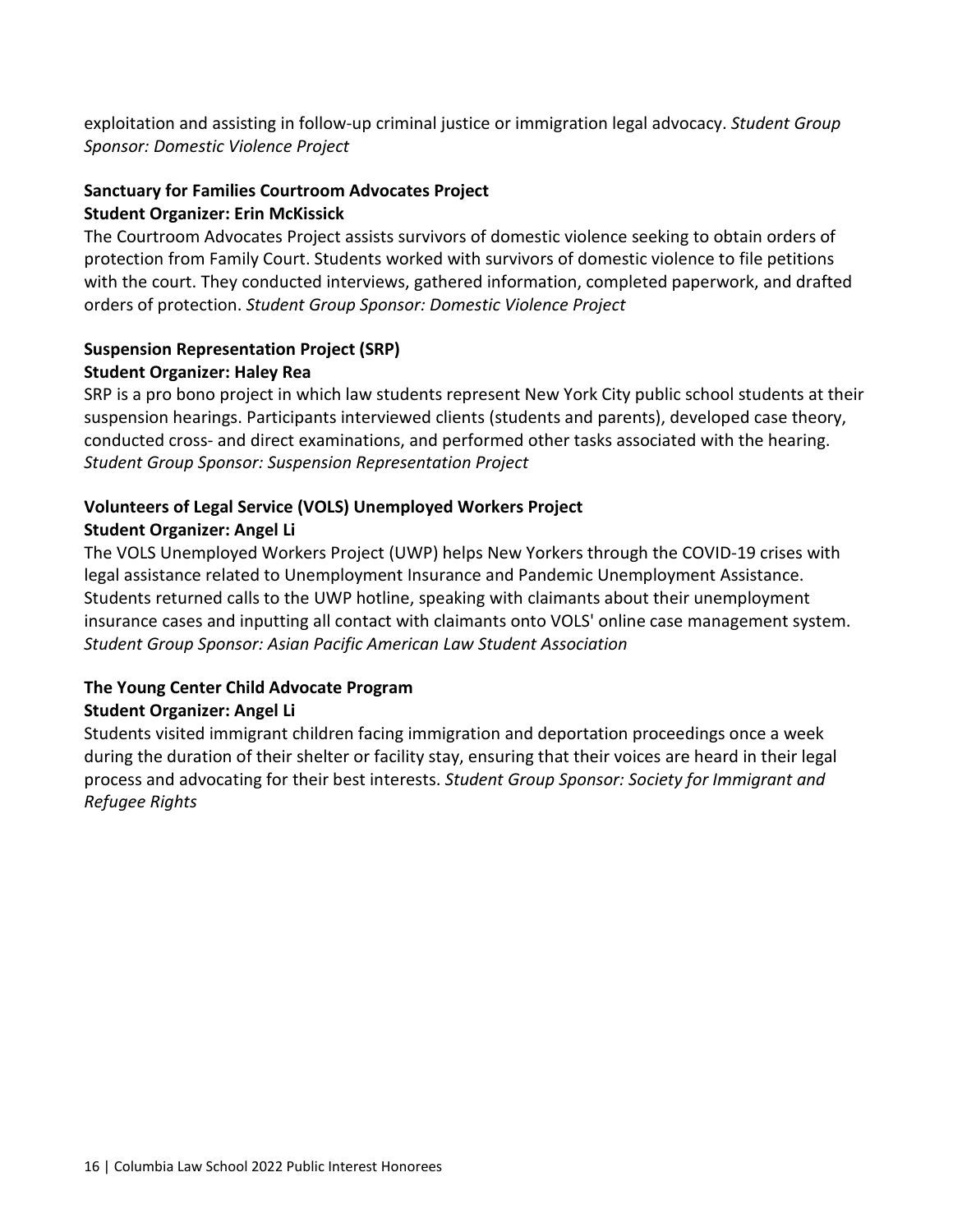# <span id="page-16-0"></span>**Sidley Austin LLP Spring Break Caravan Leaders**

Many Columbia Law students spent their spring break doing pro bono work at organizations across the U.S. and abroad, providing much-needed legal assistance to underserved communities. We recognize the students who organized and lead these spring break caravans.

#### **Asian American Bar Association of New York Clinic Caravan Student Organizer: Angel Li**

APALSA was happy to partner yet again with the Asian American Bar Association of New York (AABANY) for a caravan. This year, assignments included shadowing volunteer attorneys at the hybrid pro bono clinics, creating PowerPoint slides on matters relating to consumer debt, housing, employment, family, and immigration law for the monthly legal presentations at the hybrid pro bono clinics or with Health First, and drafting memos on anti-Asian violence initiatives. *Student Group Sponsor: Asian Pacific American Law Student Association*

#### **Bronx Defenders Caravan**

#### **Student Organizer: Jillian Farley**

The Bronx Defenders annually represents 27,000 low-income Bronx residents in criminal, civil, child welfare, and immigration cases, using its unique model of "holistic defense." Each client is assigned a support team that includes not simply an attorney but also a social worker to identify the causes of the client's criminal justice involvement and to protect them from the enmeshed penalties associated with their case. The focus is on not just getting people out of jail but keeping them out. Caravan participants assisted with a range of matters, including preparing for hearings and trials, locating, compiling, or transcribing key evidence, conducting legal research, writing legal motions and memoranda, and connecting clients with key services and resources. *Student Group Sponsor: Criminal Justice Action Network*

## **California Appellate Project Caravan Student Organizer: Jillian Farley**

The California Appellate Project of San Francisco (CAP-SF) is a nonprofit public interest law firm funded by the California Supreme Court to assist private attorneys appointed by the Court to represent condemned prisoners on death row. CAP-SF's mission is to assist court-appointed counsel, provide professional training, publish litigation resource materials, research and draft pleadings, and investigate claims. Under the supervision of an experienced post-conviction attorney, caravan participants assisted with documentary support, record collection, investigative review, or research for counsel appointed to represent indigent persons incarcerated on California's death row. *Student Group Sponsor: Criminal Justice Action Network*

## **Capital Appeals Project Caravan Student Organizer: Terresa Adams**

Students placed at Capital Appeals Project conducted research and drafted writing for Louisiana capital or non-unanimous jury cases and contributed to investigation projects through activities such as transcribing custodial statements, researching witnesses, or compiling and summarizing important mitigation records for clients. *Student Group Sponsor: Black Law Students Association*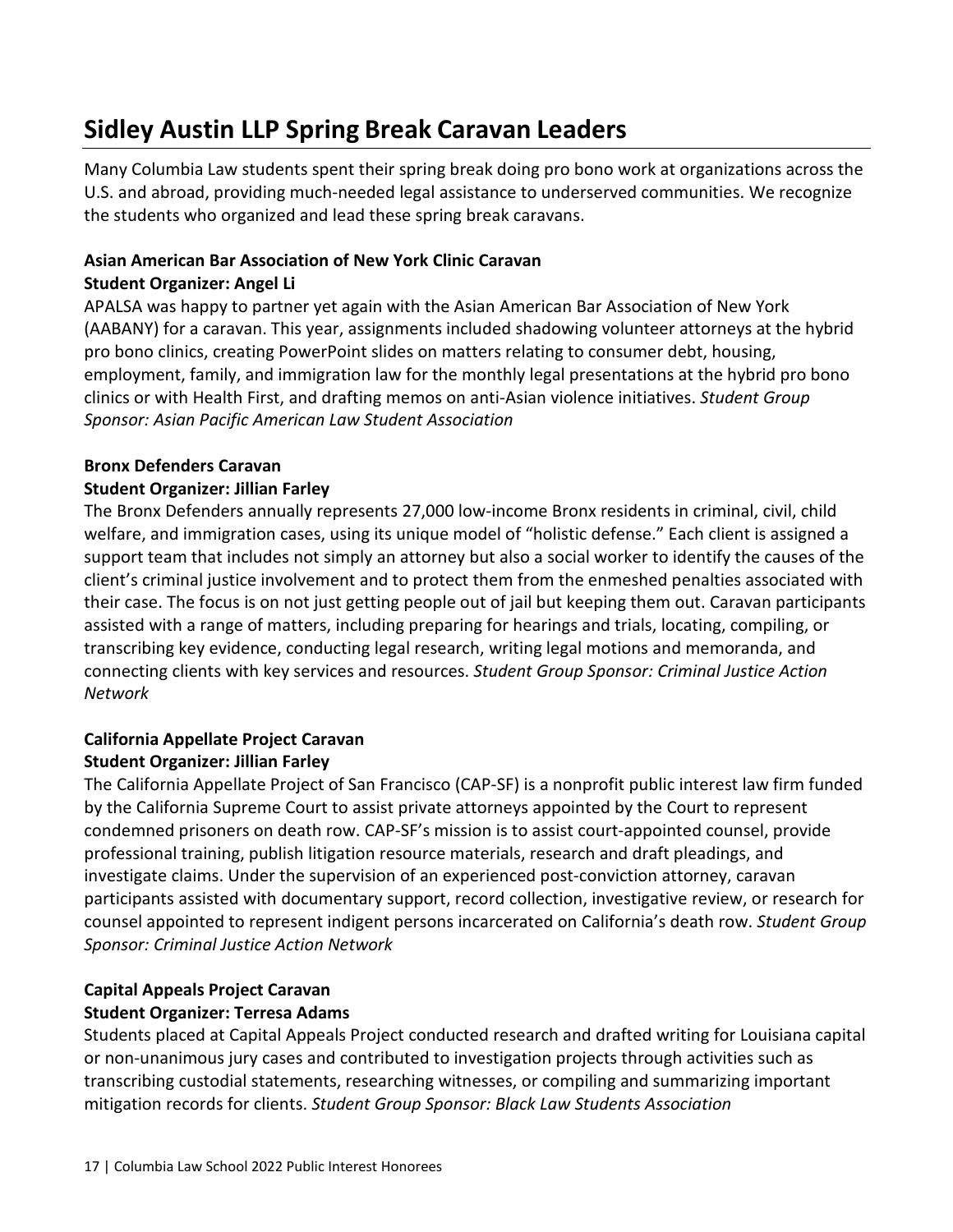## **California Women's Law Center Caravan Student Organizer: Emily Berman**

California Women's Law Center (CWLC) works in collaboration with legal services offices, pro bono attorneys, and other allies to protect, secure, and advance the comprehensive civil rights of women and girls. CWLC prides itself on forging novel approaches to the problems that confront women and girls, proposing unique strategies to implement those approaches, and recasting issues in new terms. CWLC has advocated for and achieved policy change on a wide range of issues, including gender discrimination and equality, Title IX enforcement, women's health and reproductive justice, economic security, and violence against women. Caravan participants researched issues around Title IX and sexual harassment, conducted intake interviews, and drafted letters relating to intake. *Student Group Sponsor: Columbia Law Women's Association*

## **Independent International Legal Advocates Caravan**

#### **Student Organizer: Ali Jimenez**

Independent International Legal Advocates (IILA) works with small/developing States (SDS) to enhance their capacity, and therefore facilitate their effective participation, in the creation and application of international law. Students worked with IILA's lawyers on the full range of IILA's work, including assisting with projects for IILA's State clients, researching and developing content in the training of SDS legal teams, and supporting IILA's engagement with academic, practitioners, government legal advisers and other members of the international legal community to further IILA's mission. *Student Group Sponsor: Latinx Law Student Association*

# **Legal Reform in Tunisia Caravan**

#### **Student Organizer: Tara Kade**

Right now, the only source of law in Tunisia comes from consent decrees that are being issued by the president. As such, the country's executive power has legislative control. The Tunisian Youth Leaders Organization is monitoring these decrees and writing monthly reports analyzing them. Columbia Law students assisted with reviewing these consent decrees and conducting legal analysis and advocacy. In their analysis, students focused on whether the decrees are in compliance with Decree Law 117 and the 2014 Constitution. *Student Group Sponsor: Middle Eastern Law Student Association*

#### **NALSA Wisconsin Wills Caravan**

## **Student Organizer: Abbe Petuchowski**

The NALSA Wisconsin Wills Caravan works with Wisconsin Judicare, an organization that provides estate planning services to help tribal members living in Wisconsin exercise their rights over their land and property and ensure that their personal and cultural wishes are valued. Students supported tribal elders by drafting wills and estate planning documents, including end-of-life, health care, and financial decision making. Students also advised clients regarding the disposition of trust interests in land and financial documents. *Student Group Sponsor: Native American Law Student Association (NALSA)*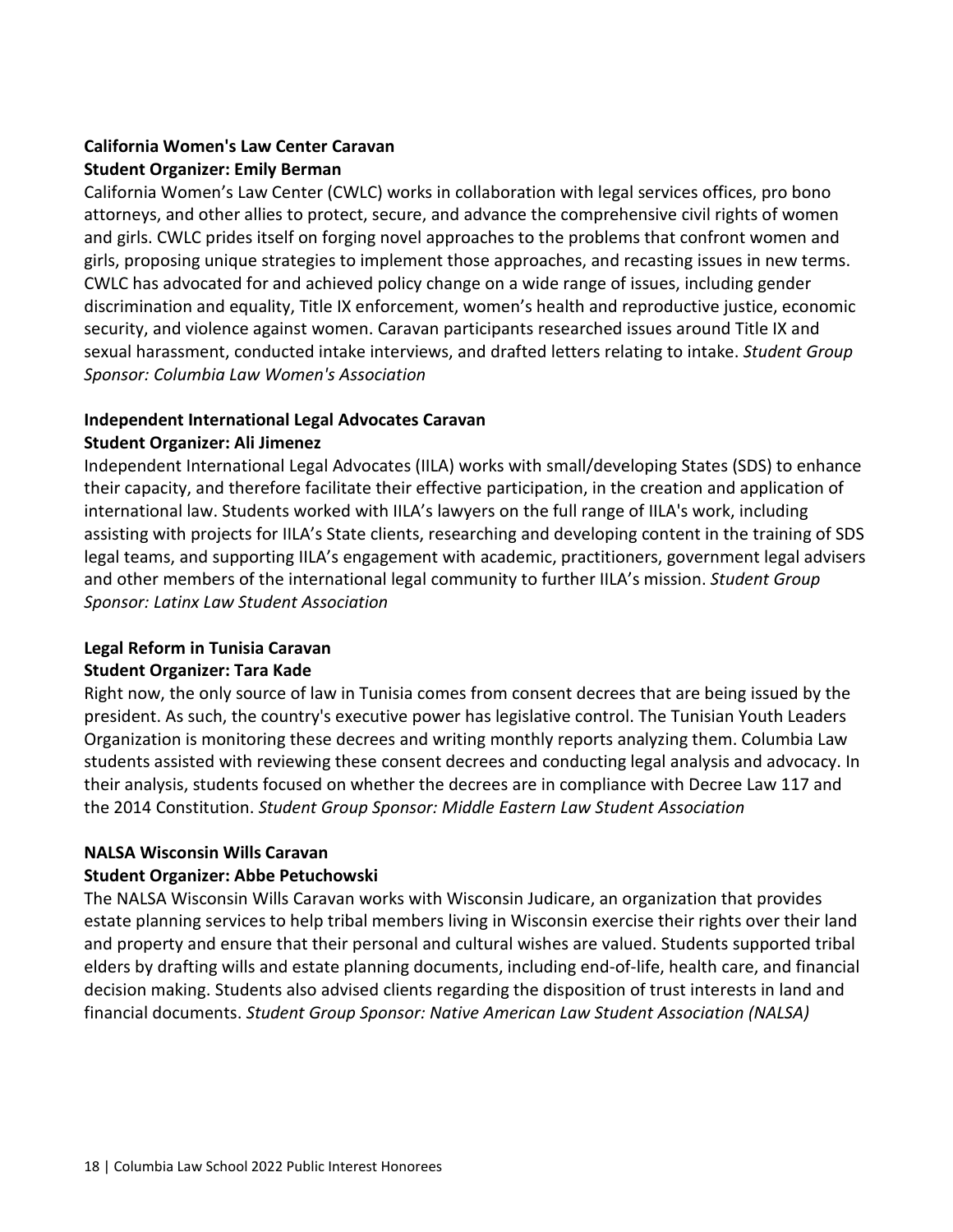## **New York City Anti-Violence Project Caravan**

#### **Student Organizer: Nancy Marie Rich**

Students worked with New York City Anti-Violence Project (AVP) attorneys and other Legal Services Department staff, conducting client intakes, accompanying AVP attorneys and clients to court appearances, participating in training around working with LGBTQ survivors of violence, and assisting with community outreach. *Student Group Sponsor: OutLaws*

#### **Northwest Immigrant Rights Project Caravan**

#### **Student Organizer: Angel Li**

Northwest Immigrant Rights Project (NWIRP) promotes justice by defending and advancing the rights of immigrants through direct legal services, systemic advocacy, and community education. During this caravan, students conducted client intakes, gathered relevant facts, and screened for potential immigration relief options, including but not limited to U visa eligibility. After completing assigned intakes, students assisted with legal research and analysis, application preparation, and evidence gathering as needed. *Student Group Sponsor: Asian Pacific American Law Student Association*

## **Orleans Public Defenders in New Orleans, LA Caravan**

#### **Student Organizer: Terresa Adams**

The Orleans Public Defenders (OPD) provides the citizens of New Orleans with the highest quality client-centered legal representation in Louisiana's criminal and juvenile justice system. In this caravan, students helped further the mission of OPD by working on legal projects with the team. *Student Group Sponsor: Black Law Students Association*

## **Palestine Trek: Human Rights in the Occupied Palestinian Territories Caravan Student Organizer: Rawda Fawaz**

Al-Haq serves people living under Israeli occupation and advocates for the rights of prisoners, juveniles, refugees, and any Palestinian whose been displaced, unjustly treated, or arrested as a result of aggressive tactics that breach human rights laws. Al-Haq documents violations of the individual and collective rights of Palestinians in the Occupied Palestinian Territories (OPT), irrespective of the identity of the perpetrator, and seeks to end such breaches by way of advocacy before national and international mechanisms and by holding the violators accountable. The organization conducts research, prepares reports, studies, and intervenes on breaches of international human rights and humanitarian law in the OPT, and undertakes advocacy before local, regional, and international bodies. Students participated in this research and aided in report-writing and preparation for advocacy both in Occupied Palestine and in front of relevant international bodies. *Student Group Sponsor: Columbia Law Students for Palestine*

## **Protecting Liberty Caravan Student Organizer: Aaron Milevsky**

Caravan participants worked with attorneys at the Institute for Justice in order to protect constitutional rights and promote freedom, assisting with cases in four specific areas: economic liberty, private property rights, educational choice, and the First Amendment. *Student Group Sponsor: Federalist Society*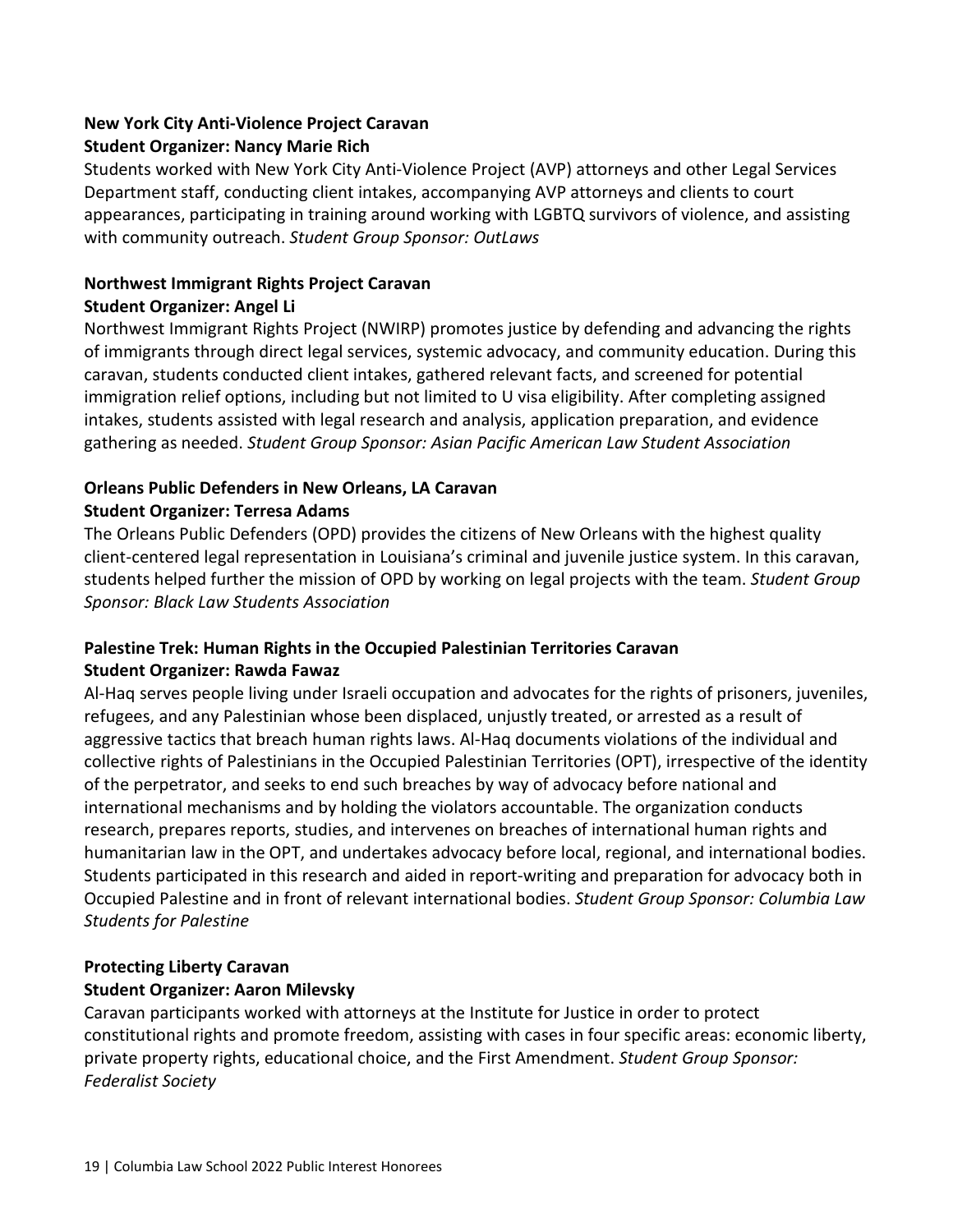#### **Refugee Law Clinic Caravan**

#### **Student Organizer: Christina Schiciano**

As part of an annual exchange with Universität Hamburg, students conducted a legal research project to provide assistance to an NGO in the host country, attended lectures and presentations by migration and refugee law professors and practitioners in the host country, and connected with students participating in the host country's side of the exchange. *Student Group Sponsor: Columbia Society of International Law*

## **Texas Advocacy Project Caravan Student Organizer: Angel Li**

The Texas Advocacy Project (TAP) provides legal services to survivors of domestic abuse. Students worked closely with staff attorneys on assisted pro se cases, helped staff attorneys with trial or hearing preparation as well as discovery. *Student Group Sponsor: Domestic Violence Project*

## **Veterans' Benefits Caravan with New York Legal Assistance Group Student Organizer: Alec Schwartz**

Unsurprisingly, veterans suffering from mental health trauma often face disciplinary challenges during their time in service, which can cloud their military discharge status and place certain benefits, including healthcare, outside of their reach. Students worked on the discharge upgrade appeals process for low-income veterans who received a less than honorable discharge from military service. Activities included summarizing and identifying key facts from client personnel records, evaluating personnel records in light of military regulations, court holdings, leadership memoranda, and policies, researching case precedent, and drafting or editing client affidavits. *Student Group Sponsor: Columbia Law School Military Association*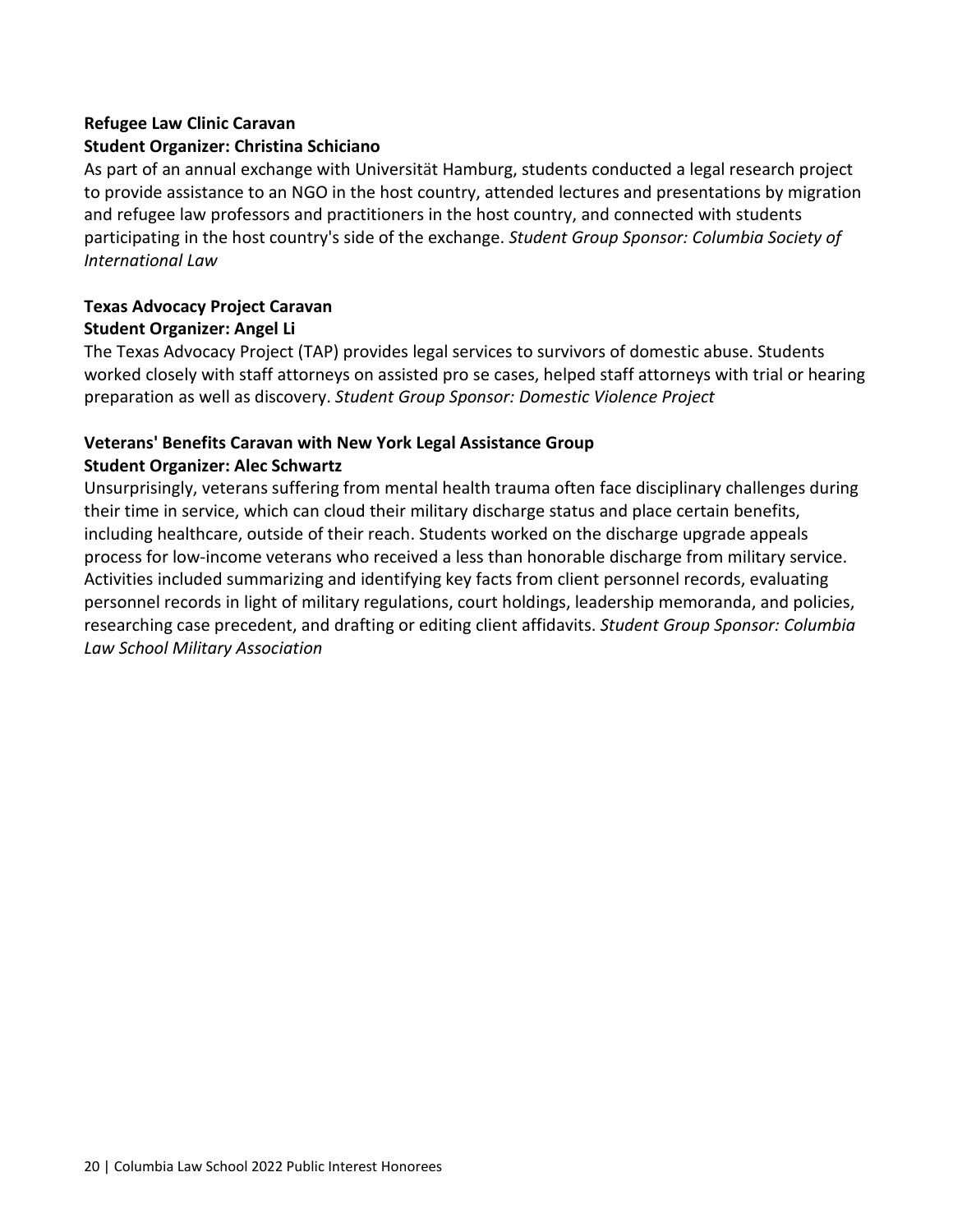# <span id="page-20-0"></span>**2L Racial and Social Justice Fellows**

As part of its efforts to advance racial justice in the Columbia community and beyond, the Law School invited applications from second-year J.D. students for the 2021-2022 Racial and Social Justice Fellowships. The Law School's Anti-Racism Steering Committee, created by Dean Gillian Lester, established the Columbia Law School Racial and Social Justice Fellowships in recognition of the unique role that lawyers can play in addressing structural racism and social inequality and of the desire of Columbia students to use their law degrees in furtherance of this work. The goal of the fellowship is to provide financial assistance during law school to facilitate students' pursuit of careers in racial justice, as well as to enhance opportunities for students of color in public interest careers. We congratulate the 2021-2022 fellows.

> Terresa Adams Arabella Colombier Nkechi Erondu Anna Belle Newport Imani Thornton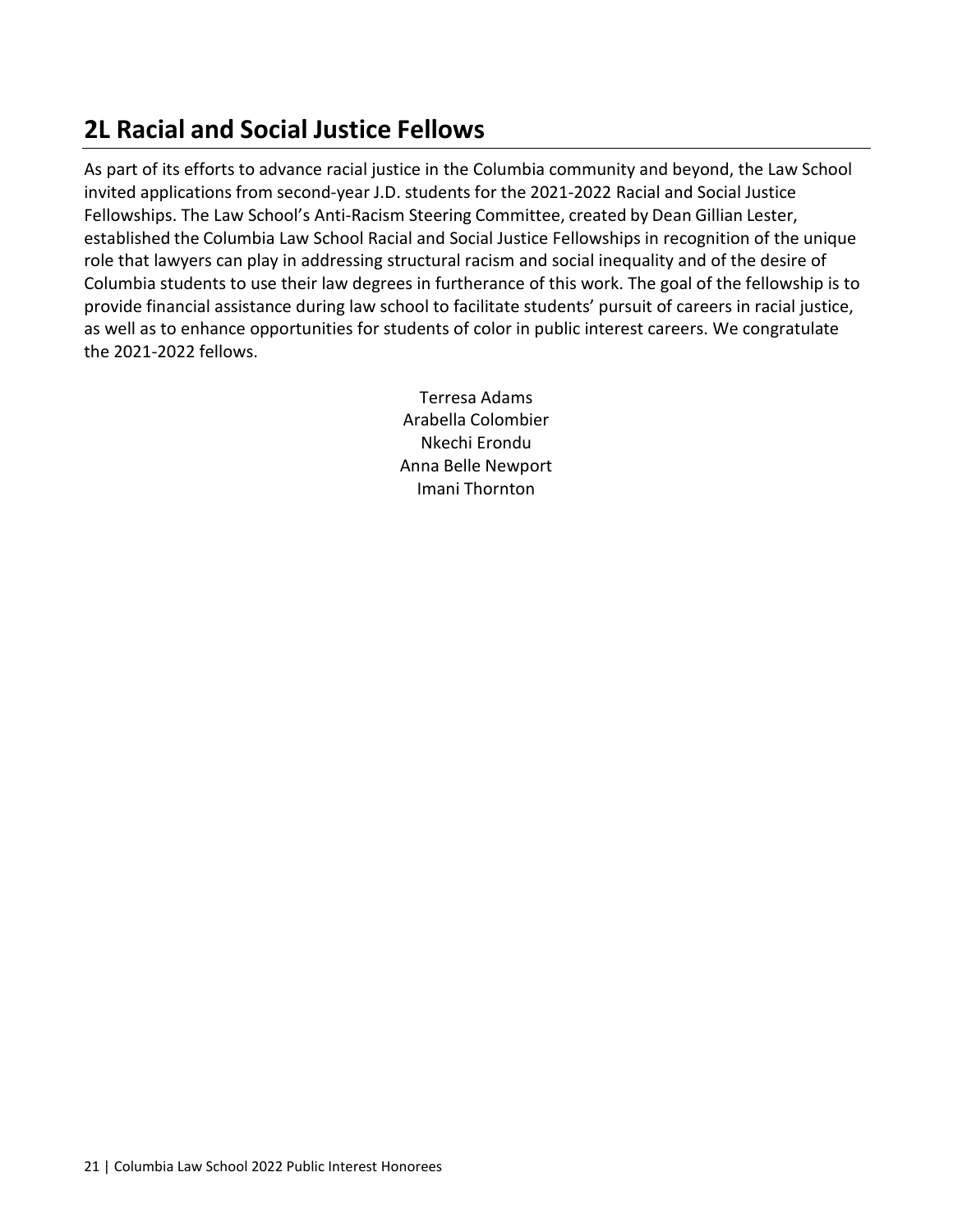# <span id="page-21-0"></span>**Anti-Racism Grant Recipients**

Columbia Law School created the Columbia Law School Anti-Racism Grantmaking Program (ARGP) in recognition of the continuing need to combat structural racism in our society and of the unique role that law and legal institutions can play in accelerating this change. The goal of the ARGP is to provide both financial and non-financial assistance to members of the Law School community for projects that will help dismantle racially subordinating policies, structures, or systems or otherwise help promote racial equity and inclusion. We congratulate the 2021-2022 grantees.

#### **You Belong Here: Dismantling Unconscious Bias in Our Admissions Practices Grantee: Jill M. Casal, Executive Director, Office of Graduate Degree Programs**

This project's goal is to work to remove bias in Columbia Law School admissions processes, increase awareness of the Law School's commitment to inclusive and antiracist admissions practices and creating an inclusive community at the admissions and recruitment stage, and provide professional development for staff to advance these initiatives.

## **Portrait Project 2.0**

## **Grantees: Sophia Han, Emily Park, Jerry Du, Emma Li**

This project aims to address the issue of minority attrition at law firms, with particular attention to Asian American attorneys. There is currently no comprehensive study that examines the reasons Asian American lawyers decide to leave law firms or why they are leaving at such higher rates than other minority lawyers.

#### **Alabama Parole Advocacy Project**:

**Grantees: Maggie Hadley, Ashley Austin, Angela S. Larsen, Emma R. Alzner, Priyanka Radhakrishnan** The Alabama Parole Advocacy Project is a student-run pro bono pilot project that draws on the Southern Poverty Law Center's institutional knowledge of Alabama prisons and parole. Since its launch in August 2021, student advocates have begun to develop training materials and managed cases.

## **A Jailhouse Lawyer's Manual**:

## **Grantee: Kristen Marie Schnell**

First published in 1978, *A Jailhouse Lawyer's Manual* is a practical legal resource that provides incarcerated people with the information they need to exercise their rights across a wide range of issue areas. The grant will help provide free copies of our manual to incarcerated people across the United States.

#### **Restorative Justice Initiative at CLS**

## **Grantees: Jessica Gadea Hawkins, Elias Passas, Samuel Sontag, Angela S. Larsen, Jane Eleni Irons, William Oh**

This project aims to create infrastructure to expose and train law students in restorative justice practices. The initiative is student-led and seeks to help students understand a practical alternative to incarceration such that it informs their lawyering going forward, particularly for those interested in criminal and other social justice practices.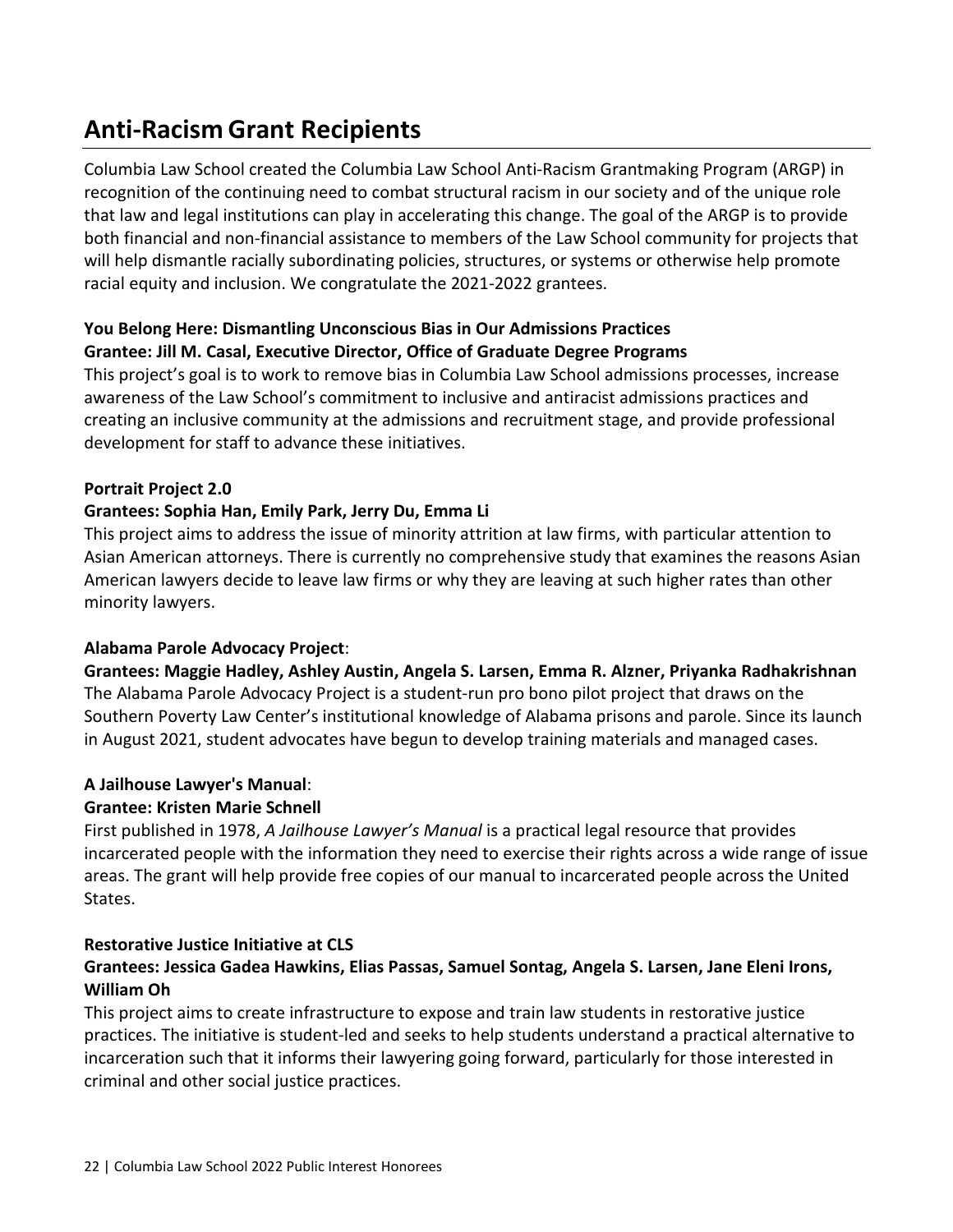# <span id="page-22-0"></span>**Honorees for Public Interest Philanthropy**

The following students led campaigns to raise funds for public interest legal work by their classmates or grassroots legal organizations.

#### **Public Interest Law Foundation Board Members**

James Barnett Emily Berman Sophia Borne Gwynedd Cowan Caroline Dorsey Jessie Hsieh Eileen Li Cailin Liu Emma Shreve Brandon Vines Reagan Williams

#### **Dean's Cup Organizers**

Michael Anderson Spencer Ault Vamsi Damerla Jack Ginsberg Sam Grigo David Perdomo Justin Perez Stuti Shah Shaniqua Shaw Isaiah Strong Larry Taylor III Simeon Toronto Ourania Yancopoulos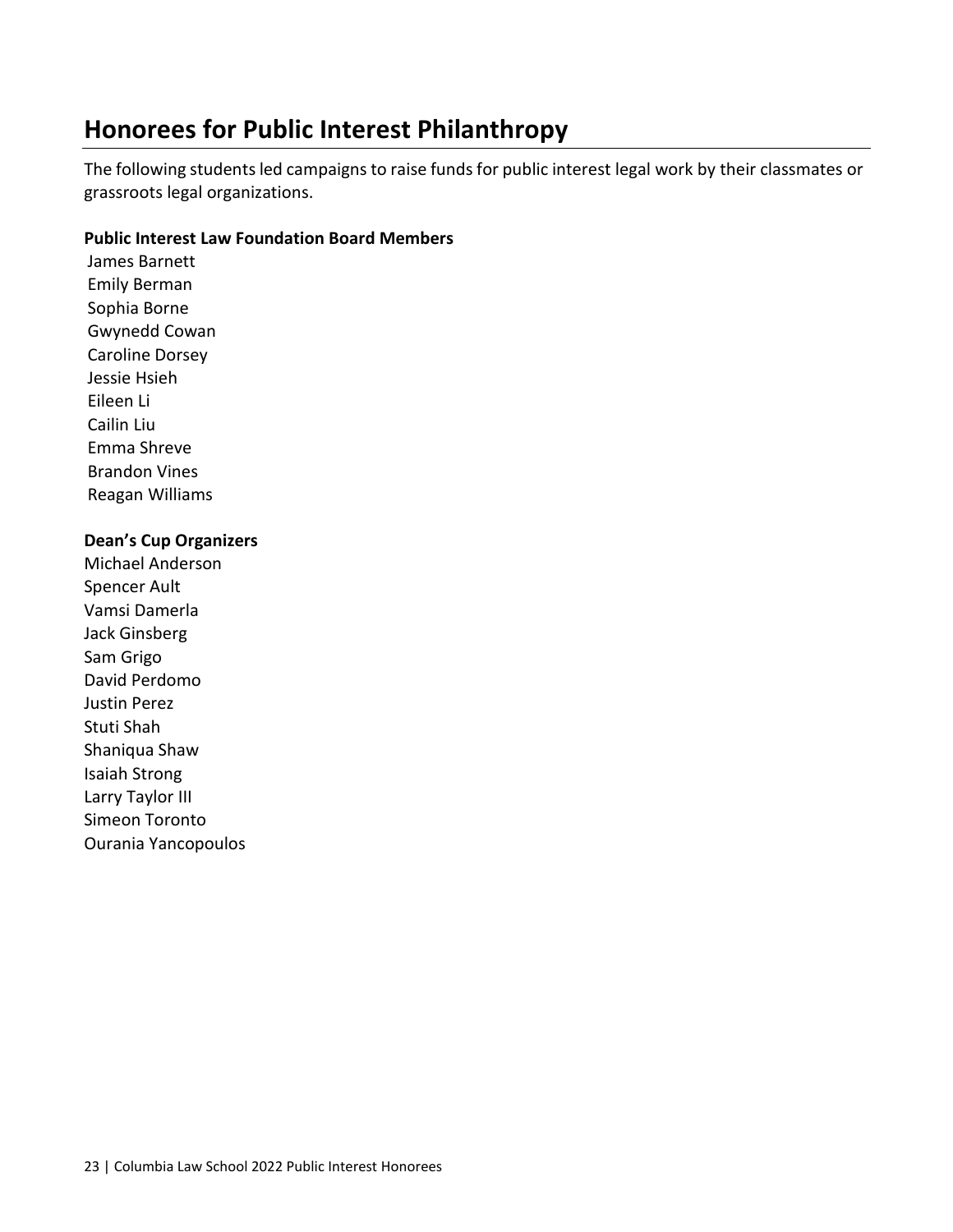# <span id="page-23-0"></span>**Philanthropic Supporters of Pro Bono, Summer, and Postgraduate Work**

We are deeply grateful to the following firms, foundations, organizations, and individuals for their financial support of Columbia Law School's public interest and pro bono programs.

Anonymous Rosemary E. Armstrong '79 Reed D. Auerbach '85 and Adrienne Auerbach The Estate of William S. Beinecke '40 Dale Berger and Max Berger '71 Vivian Olivia Berger '73 Bernstein Litowitz Berger & Grossmann LLP Vineet Bhatia '90 John A. Bick '83 Leah M. Bishop '79 and Gary Yale Frances E. Bivens '92 and the Honorable Kenneth M. Karas '91 Margaret B. Carter An Ken Chen '96 Annie Ang-Yee Chen '88 Iris S. Chen '01 Mr. and Mrs. William David Cohan Charles J. Conroy '78 Lloyd E. Constantine '72 Donald R. Crawshaw '83 LL.M. Sara M. Darehshori '93 and Ronald S. Rolfe '69 Gary S. Davis '80 The Honorable Gray Davis '67 Wesley C. Dias '77 Thomas E. Dutton '87 Mitchell S. Eitel '87 Linda A. Fairstein Carol Turobiner Finley '86 David F. Freedman '85 Elizabeth Shea Fries '89 Ellen V. Futter '74 Samir A. Gandhi Herman Goldman Foundation Gerry H. Goldsholle '64 Jon R. Gray '97 Jerome L. Greene Foundation Evelyn Greer '73 and Bruce Greer '73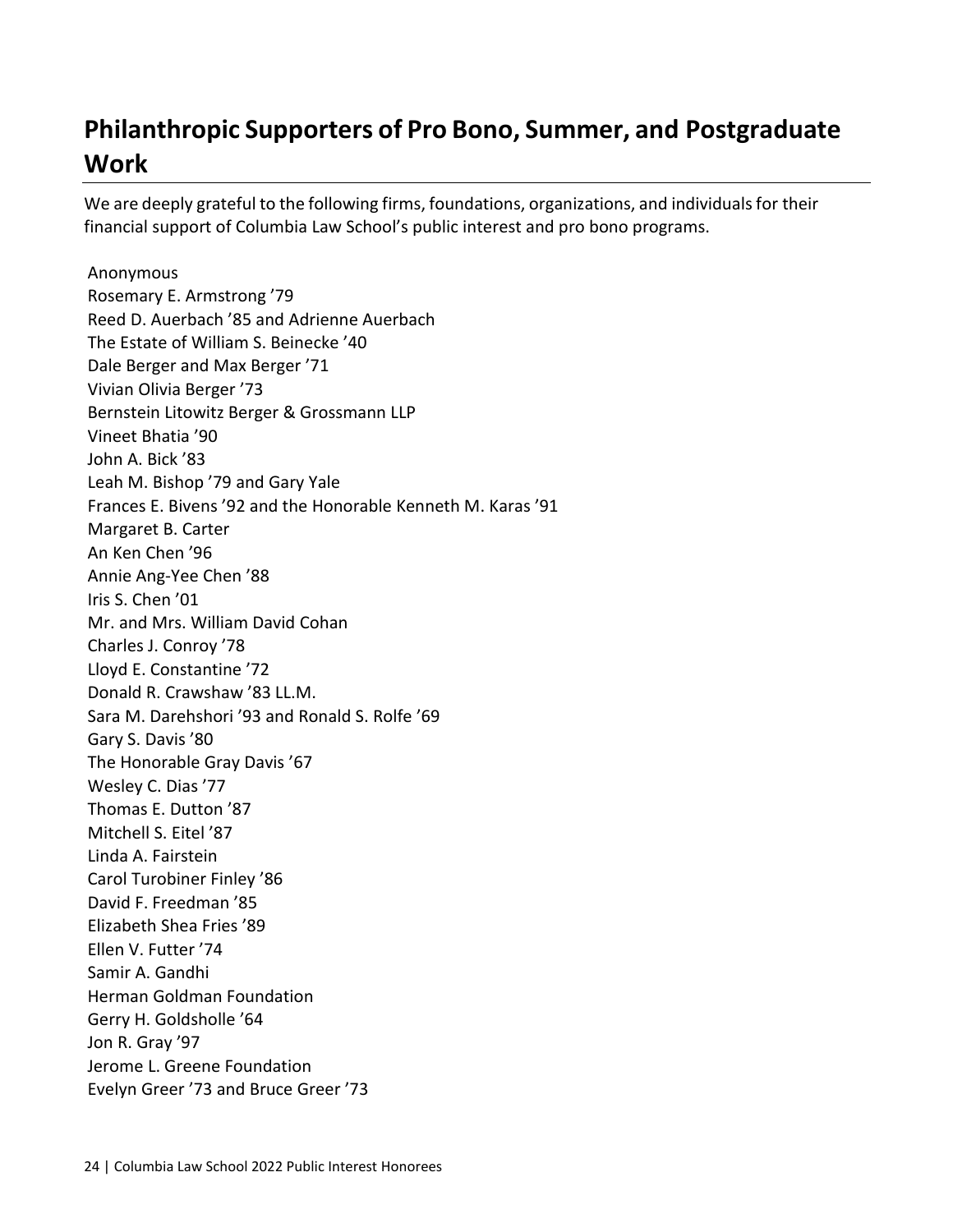Robert H. Haines '47 ▲ Joseph A. Hall '88 Harold S. Handelsman '73 Carolyn M. Heft '66 Jane B. Hellawell Robert Hellawell '53 ▲ Monica L. Holland '99 Nobuhisa Ishizuka '86 and Marcia Ishizuka Christian A. Iwasko '04 Reverend Gregory A. Jacobs '77 The Honorable Herman N. Johnson, Jr. '99 William Josephson '55 Seth J. Kalvert '95 Cathy M. Kaplan '77 Daniel G. Kelly, Jr. '76 Kirkland & Ellis LLP Charles E. Knapp '80 Leonard Kreynin '90 Brian Krisberg '84 David A. Kurzweil '97 Harvey Kurzweil '69 Leor Shahar Landa '97 David Lebenbom '52 ▲ Jeong Mee Lee '10 Jay P. Lefkowitz '87 Raymond Y. Lin '84 Susan B. Lindenauer '64 The Lucius N. Littauer Foundation Helen Lowenstein Louis Lowenstein '53 ▲ Dale W. Lum '82 George W. Madison '80 The Honorable Kerrie E. Maloney Laytin '97 Christopher Mayer '74 Christina McInerney Gertrude G. Michelson '47 ▲ Ira M. Millstein '49 James E. Millstein '82 and Carolyn Millstein Morrison & Foerster Henry and Lucy Moses Fund Elliot Moskowitz '01

#### ▲ Deceased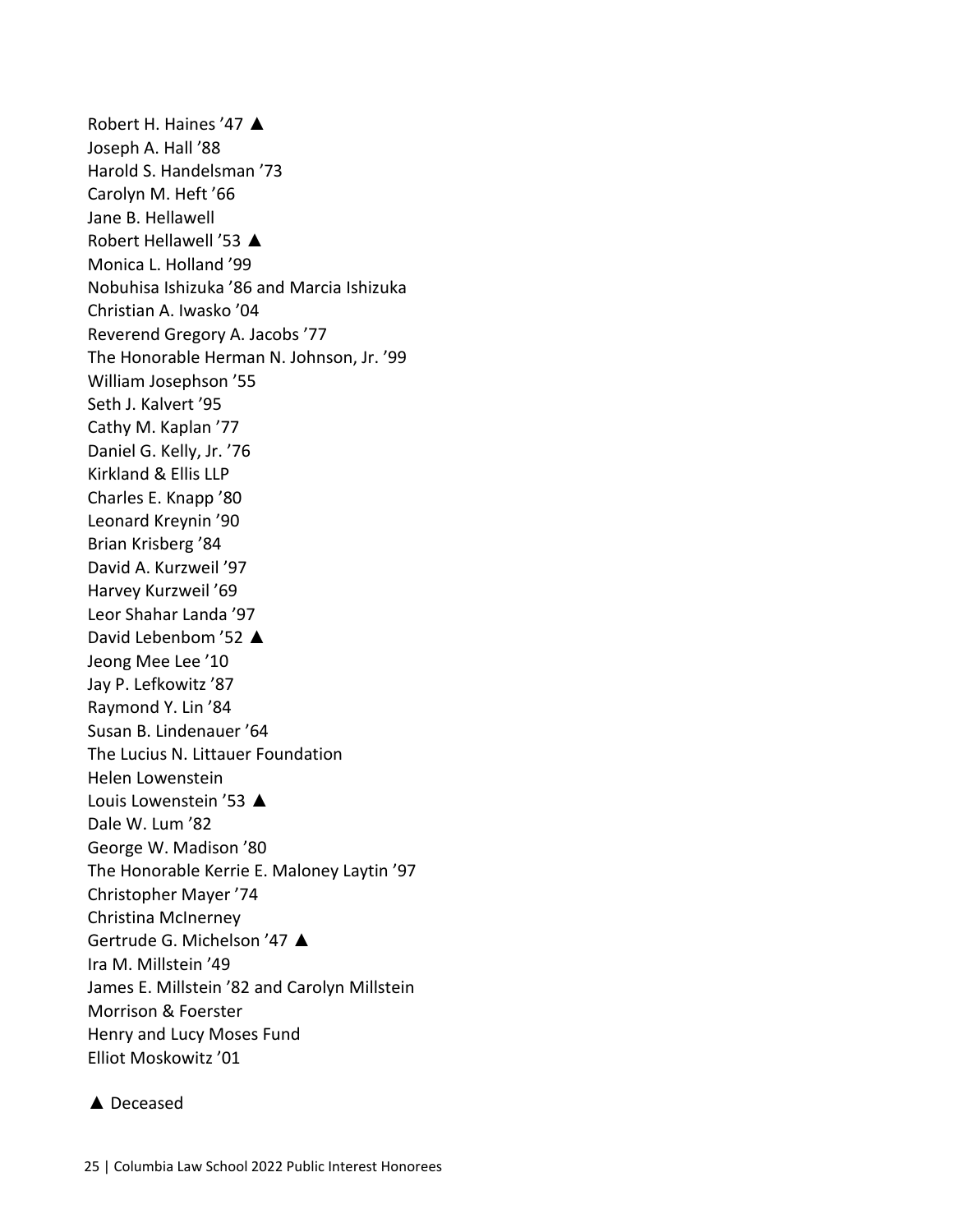Warren Motley '89 The Honorable Peter H. Moulton '86 Annette L. Nazareth '81 The New York Bar Foundation New York Council of Defense Lawyers Jay H. Newman '76 Noah B. Perlman '97 Edward F. Petrosky, Jr. '87 Bernard M. Plum '79 Brian Matthew Resnick '03 Edgar G. Rios, Jr. '77 River Star Foundation Carmen Rodriguez '86 and Carlos Rodriguez '85 Robert D. Rosenbaum '68 and Susan Rosenbaum The Honorable Samuel I. Rosenberg '75 Bruce E. Rosenblum '80 Leo Rosner Foundation David E. Ross '95 Tom Rothman '80 Gregory S. Rowland '02 Gabriel Saltarelli '97 Susan L. Saltzstein '91 and Steve R. Fallek Jonathan D. Schiller '73 Louise Schiller Michael J. Schmidtberger '85 Renee Gerstler Schwartz '55 Kathrin Schwesinger '09 Joan Scobey Daniel L. Serota '01 Pritesh P. Shah '08 Isaac Shapiro '56 and Jacqueline Shapiro '55 Sidley Austin LLP Sidney B. Silverman '57 ▲ The Herbert & Nell Singer Foundation Po Y. Sit '88 The John Paul Stevens Fellowship Foundation Christopher K. Tahbaz '90 Margaret E. Tahyar '87 Judith Reinhardt Thoyer '65 Sina Toussi '94 Richard D. Truesdell, Jr. '86

#### ▲ Deceased